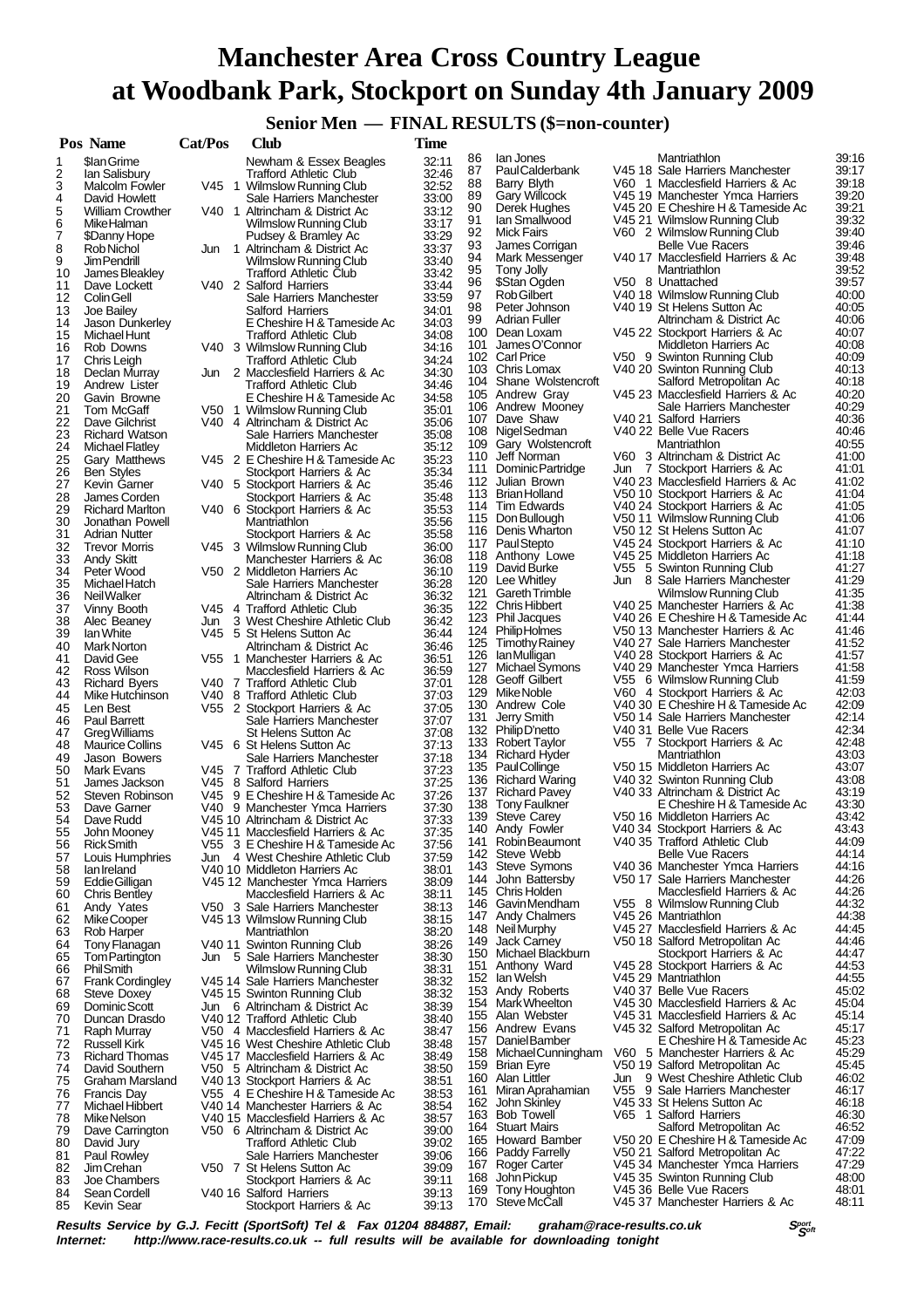| 171 Mark Wallwork<br>172 Alan Wiliams<br>173 Daniel Harle<br>174 Jon Paramor<br>175 Alan Barlow<br>176 Mike Wharton<br>177 Adrian Bocock<br>178 \$Paul Hawgood<br>179 Dennis Moran<br>180 Chris Johnson | V60 7 Salford Harriers | V45.38 Salford Metropolitan Ac<br>V45 39 Altrincham & District Ac<br>Macclesfield Harriers & Ac<br>V55 10 Manchester Ymca Harriers<br>V60 6 Altrincham & District Ac<br>Sale Harriers Manchester<br>V45 40 Middleton Harriers Ac<br>Stockport Primary Care Trust R<br>V60 8 E Cheshire H & Tameside Ac | 48.25<br>48:28<br>48:30<br>48:47<br>49:02<br>49:10<br>49:17<br>49.30<br>49.33<br>49:41 | 183 Chris Brvans<br>184 David Furey<br>185 Wade Cooper<br>186 Colin Timpson<br>187 Kevin Egerton<br>188 Andy Brigg<br>189 Steve RussellIngram<br>190 Trevor Faulkner<br>191 Andy Smith<br>192 Ian Manners | V70 1 Stockport Harriers & Ac<br>Belle Vue Racers<br>V65 2 E Cheshire H & Tameside Ac<br>V60 10 E Cheshire H & Tameside Ac<br>V55 11 Belle Vue Racers<br>Mantriathlon<br>V50 23 West Cheshire Athletic Club<br>V65 3 Wilmslow Running Club<br>Swinton Running Club<br>V40 38 Manchester Ymca Harriers | 49.58<br>50:05<br>50:12<br>50:26<br>51:03<br>51:41<br>52:26<br>53:17<br>56.49<br>56.56 |
|---------------------------------------------------------------------------------------------------------------------------------------------------------------------------------------------------------|------------------------|--------------------------------------------------------------------------------------------------------------------------------------------------------------------------------------------------------------------------------------------------------------------------------------------------------|----------------------------------------------------------------------------------------|-----------------------------------------------------------------------------------------------------------------------------------------------------------------------------------------------------------|-------------------------------------------------------------------------------------------------------------------------------------------------------------------------------------------------------------------------------------------------------------------------------------------------------|----------------------------------------------------------------------------------------|
| 181 Roy Pownall<br>182 MarkHulme                                                                                                                                                                        |                        | V60 9 Wilmslow Running Club<br>V50 22 Salford Metropolitan Ac                                                                                                                                                                                                                                          | 49:45                                                                                  | 193 Ian Berry<br>49:53 194 Mike Owen                                                                                                                                                                      | V60 11 Stockport Harriers & Ac<br>V40 39 Trafford Athletic Club                                                                                                                                                                                                                                       | 58.29<br>1:02:11                                                                       |

## **Senior Men — TEAM RESULTS**

#### **NOTE: Unattached and non-counters are DELETED before teams are calculated**

| Wilmslow Running Club              | $77 -$       | 2   | Malcolm Fowler                     |     | 5 Mike Halman      |    | 7 Jim Pendrill      | 14 Rob Downs       | 19 Tom McGaff                           | 30 Trevor Morris                     |
|------------------------------------|--------------|-----|------------------------------------|-----|--------------------|----|---------------------|--------------------|-----------------------------------------|--------------------------------------|
| 2 Trafford Athletic Club           | $89 -$       |     | lan Salisbury                      |     | 8 James Bleakley   |    | 13 Michael Hunt     | 15 ChrisLeiah      | 17 Andrew Lister                        | 35 Vinny Booth                       |
| 3 Altrincham & District Ac         | 154 —        | 4   | <b>William Crowther</b>            |     | 6 Rob Nichol       |    | 20 Dave Gilchrist   | 34 Neil Walker     | 38 MarkNorton                           | 52 Dave Rudd                         |
| 4 Sale Harriers Manchester         | $158 -$      | - 3 | David Howlett                      |     | 10 Colin Gell      | 21 | Richard Watson      | 33 Michael Hatch   | 44 PaulBarrett                          | 47 Jason Bowers                      |
| 5 Stockport Harriers & Ac          | 174 —        | -24 | <b>Ben Styles</b>                  |     | 25 Kevin Garner    |    | 26 James Corden     | 27 Richard Marlton | 29 Adrian Nutter                        | 43 LenBest                           |
| 6 E Cheshire H & Tameside Ac       | $231 -$      | 12  | Jason Dunkerley 18 Gavin Browne    |     |                    |    | 23 Gary Matthews    | 50 Steven Robinson | 54 Rick Smith                           | 74 Francis Day                       |
| 7 Macclesfield Harriers & Ac       | $307 -$      | -16 | Declan Murrav                      |     | 40 Ross Wilson     |    | 53 John Moonev      | 58 Chris Bentley   | 69 RaphMurray                           | 71 Richard Thomas                    |
| 8 Trafford Athletic Club<br>'В'    | $415 -$      | -41 | Richard Byers                      |     | 42 Mike Hutchinson |    | 48 Mark Evans       | 68 Duncan Drasdo   | 78 David Jury                           | 138 Robin Beaumont                   |
| 9 Salford Harriers                 | $415 -$      | - 9 | Dave Lockett                       |     | 11 JoeBailev       |    | 49 James Jackson    | 82 Sean Cordell    | 104 DaveShaw                            | 160 Bob Towell                       |
| 10 St Helens Sutton Ac             | $416 - 37$   |     | lan White                          |     | 45 Greg Williams   |    | 46 Maurice Collins  | 80 Jim Crehan      | 95 PeterJohnson                         | 113 Denis Wharton                    |
| 11 Sale Harriers Manchester<br>'В' | $454 - 59$   |     | Andy Yates                         |     | 63 Tom Partington  |    | 65 Frank Cordingley | 79 Paul Rowley     |                                         | 85 Paul Calderbank 103 Andrew Mooney |
| 12 Middleton Harriers Ac           | $455 - 22$   |     | Michael Flatley                    |     | 32 PeterWood       |    | 56 Ian Ireland      | 98 JamesO'Connor   | 115 Anthony Lowe 132 Paul Collinge      |                                      |
| 13 Mantriathlon                    | $503 - 28$   |     | Jonathan Powell                    | -61 | RobHarper          |    | 84 Ian Jones        | 93 Tony Jolly      | 106 Gary Wolstencroft 131 Richard Hyder |                                      |
| Έ<br>14 Wilmslow Running Club      | $509 - 60$   |     | Mike Cooper                        |     | 64 Phil Smith      |    | 89 Ian Smallwood    | 90 Mick Fairs      | 94 RobGilbert                           | 112 DonBullough                      |
| 15 Manchester Harriers & Ac        | $540 - 31$   |     | Andy Skitt                         |     | 39 David Gee       |    | 75 Michael Hibbert  | 119 Chris Hibbert  | 121 PhilipHolmes                        | 155 Michael Cunningham               |
| 16 Stockport Harriers & Ac<br>ΈВ   | $552 -$      | -73 | GrahamMarsland81 JoeChambers       |     |                    |    | 83 KevinSear        | 97 DeanLoxam       | 108 Dominic Partridge 110 Brian Holland |                                      |
| 17 Altrincham & District Ac 'B'    | $553 - 67$   |     | Dominic Scott                      |     | 72 David Southern  |    | 77 DaveCarrington   | 96 Adrian Fuller   | 107 Jeff Norman                         | 134 Richard Pavey                    |
| 18 Swinton Running Club            | 576 —        | 62  | Tony Flanagan                      |     | 66 Steve Doxey     |    | 99 Carl Price       | 100 Chris Lomax    | 116 DavidBurke                          | 133 Richard Waring                   |
| 19 Macclesfield Harriers & Ac 'B'  | $607 - 76$   |     | <b>MikeNelson</b>                  |     | 86 Barry Blyth     |    | 92 MarkMessenger    | 102 Andrew Gray    | 109 Julian Brown                        | 142 Chris Holden                     |
| 20 Manchester Ymca Harriers        | $623 - 51$   |     | DaveGamer                          |     | 57 Eddie Gilligan  |    | 87 Gary Willcock    | 124 Michael Symons | 140 Steve Symons                        | 164 Roger Carter                     |
| 21 Belle Vue Racers                | $-91$<br>780 |     | James Corrigan 105 Nigel Sedman    |     |                    |    | 129 Philip D'netto  | 139 Steve Webb     | 150 Andy Roberts                        | 166 Tony Houghton                    |
| 22 E Cheshire H & Tameside Ac 'B'  | $786 - 88$   |     | Derek Huahes                       |     | 120 Phil Jacques   |    | 127 AndrewCole      | 135 Tony Faulkner  | 154 Daniel Bamber                       | 162 HowardBamber                     |
| 23 Salford Metropolitan Ac         | $880 - 101$  |     | Shane Wolstencroft 146 Jack Carney |     |                    |    | 153 Andrew Evans    | 156 Brian Eyre     | 161 Stuart Mairs                        | 163 Paddy Farrelly                   |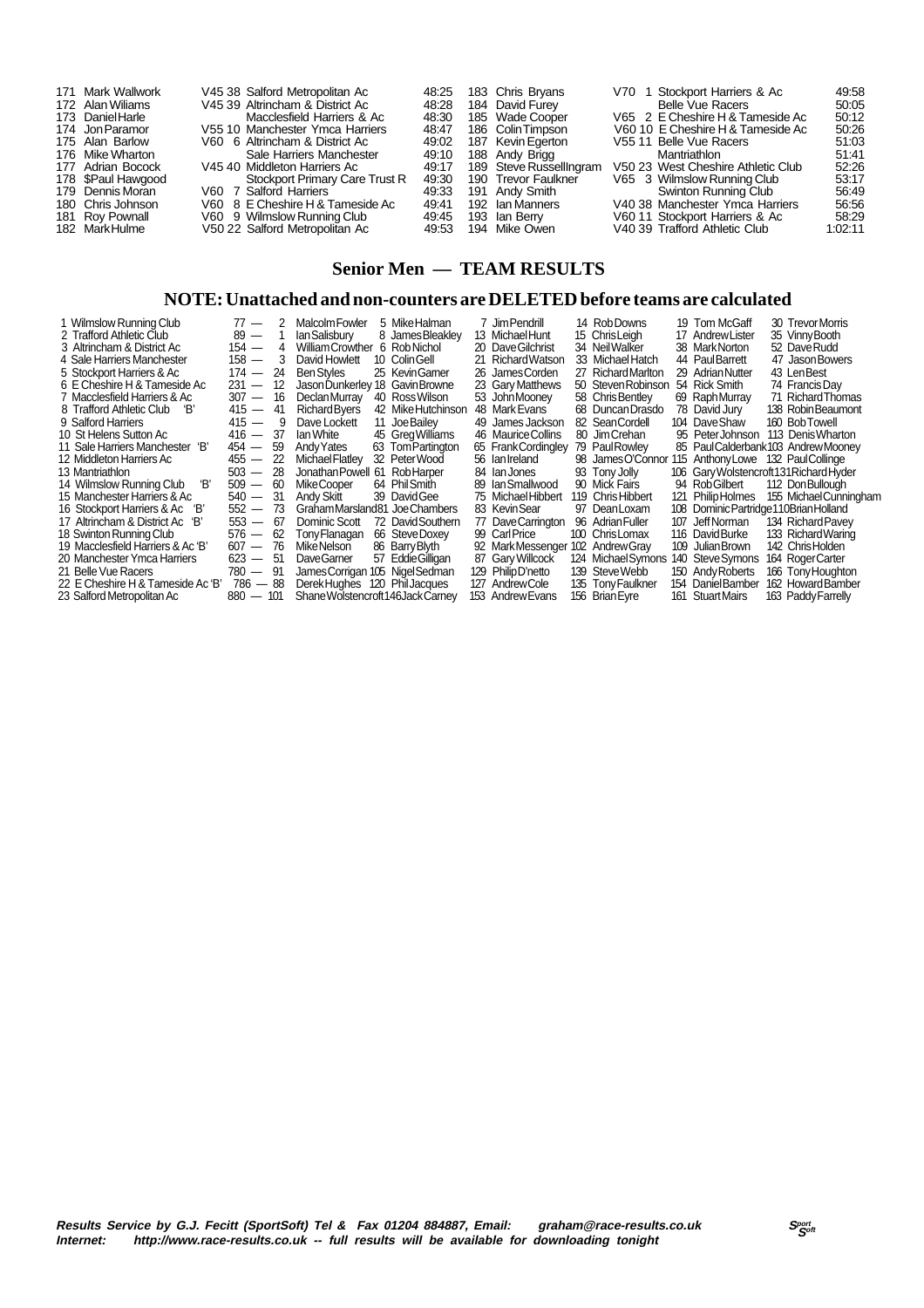# **Manchester Area Cross Country League at Woodbank Park, Stockport on Sunday 4th January 2009**

 **Senior Men (Vets) — FINAL RESULTS (\$=non-counter)**

| V45 1 Wilmslow Running Club<br>32:52<br><b>Malcolm Fowler</b><br>1<br>65<br>41:06<br>Don Bullough<br>V50 11 Wilmslow Running Club<br>33:12<br>2<br>V40<br><b>William Crowther</b><br>1 Altrincham & District Ac<br>41:07<br>66<br>Denis Wharton<br>V50 12 St Helens Sutton Ac<br>3<br>V40 2 Salford Harriers<br>Dave Lockett<br>33:44<br>67<br>Paul Stepto<br>V45 24 Stockport Harriers & Ac<br>41:10<br>4<br>V40<br>3 Wilmslow Running Club<br>34:16<br>Rob Downs<br>68<br>41:18<br>V45 25 Middleton Harriers Ac<br>Anthony Lowe<br>5<br>35:01<br>Tom McGaff<br>V50<br>1 Wilmslow Running Club<br>41:27<br>69<br>David Burke<br>V55 5 Swinton Running Club<br>6<br>Dave Gilchrist<br>V40 4 Altrincham & District Ac<br>35.06<br>41:38<br>70<br><b>Chris Hibbert</b><br>V40 25 Manchester Harriers & Ac<br>7<br>V45 2 E Cheshire H & Tameside Ac<br>35:23<br>Gary Matthews<br>71<br>41:44<br>V40 26 E Cheshire H & Tameside Ac<br>Phil Jacques<br>8<br>5 Stockport Harriers & Ac<br>35:46<br>V40.<br>Kevin Garner<br>41:46<br>72<br><b>PhilipHolmes</b><br>V50 13 Manchester Harriers & Ac<br>9<br>35:53<br><b>Richard Marlton</b><br>V40 6 Stockport Harriers & Ac<br>73<br>41:52<br><b>Timothy Rainey</b><br>V40 27 Sale Harriers Manchester<br>10<br>V45 3 Wilmslow Running Club<br>36:00<br><b>Trevor Morris</b><br>74<br>41:57<br>V40 28 Stockport Harriers & Ac<br>lan Mulligan<br>V50<br>2 Middleton Harriers Ac<br>36:10<br>11<br>Peter Wood<br>75<br>41:58<br>Michael Symons<br>V40 29 Manchester Ymca Harriers<br>V45 4 Trafford Athletic Club<br>12<br>Vinny Booth<br>36.35<br>41:59<br>76<br>Geoff Gilbert<br>V55 6 Wilmslow Running Club<br>V45 5 St Helens Sutton Ac<br>13<br>lan White<br>36:44<br>77<br>V60 4 Stockport Harriers & Ac<br>42:03<br>Mike Noble<br>V55<br>36:51<br>14<br>David Gee<br>1 Manchester Harriers & Ac<br>42:09<br>78<br>Andrew Cole<br>V40 30 E Cheshire H & Tameside Ac<br>15<br><b>Richard Byers</b><br>V40 7 Trafford Athletic Club<br>37:01<br>79<br>42:14<br>Jerry Smith<br>V50 14 Sale Harriers Manchester<br>V40<br>8 Trafford Athletic Club<br>37:03<br>16<br>Mike Hutchinson<br>42:34<br>80<br>Philip D'netto<br>V40 31 Belle Vue Racers<br>V55<br>2 Stockport Harriers & Ac<br>37:05<br>17<br>Len Best<br>42:48<br>81<br>Robert Taylor<br>V55 7 Stockport Harriers & Ac<br>V45 6 St Helens Sutton Ac<br>18<br><b>Maurice Collins</b><br>37.13<br>82<br>PaulCollinge<br>V50 15 Middleton Harriers Ac<br>43:07<br>19<br>V45 7 Trafford Athletic Club<br>37:23<br>Mark Evans<br>83<br>43:08<br><b>Richard Waring</b><br>V40 32 Swinton Running Club<br>20<br>V45<br>8 Salford Harriers<br>37:25<br>James Jackson<br>84<br>43:19<br><b>Richard Pavey</b><br>V40 33 Altrincham & District Ac<br>V45 9 E Cheshire H & Tameside Ac<br>21<br>Steven Robinson<br>37.26<br>85<br>V50 16 Middleton Harriers Ac<br>43:42<br><b>Steve Carey</b><br>37:30<br>22<br>V40 9 Manchester Ymca Harriers<br>Dave Garner<br>43:43<br>86<br>Andy Fowler<br>V40 34 Stockport Harriers & Ac<br>23<br>37:33<br>Dave Rudd<br>V45 10 Altrincham & District Ac<br>44:09<br>87<br>Robin Beaumont<br>V40 35 Trafford Athletic Club<br>37:35<br>24<br>John Mooney<br>V45 11 Macclesfield Harriers & Ac<br>44:16<br>88<br>V40 36 Manchester Ymca Harriers<br>Steve Symons<br>25<br><b>Rick Smith</b><br>V55 3 E Cheshire H & Tameside Ac<br>37:56<br>44:26<br>89<br>John Battersby<br>V50 17 Sale Harriers Manchester<br>38:01<br>26<br>lan Ireland<br>V40 10 Middleton Harriers Ac<br>44:32<br>90<br>Gavin Mendham<br>V55 8 Wilmslow Running Club<br>38:09<br>27<br>Eddie Gilligan<br>V45 12 Manchester Ymca Harriers<br>44:38<br>91<br><b>Andy Chalmers</b><br>V45 26 Mantriathlon<br>28<br>38:13<br>Andy Yates<br>V50 3 Sale Harriers Manchester<br>44:45<br>92<br>Neil Murphy<br>V45 27 Macclesfield Harriers & Ac<br>29<br>V45 13 Wilmslow Running Club<br>38:15<br><b>MikeCooper</b><br>44:46<br>93<br><b>Jack Carney</b><br>V50 18 Salford Metropolitan Ac<br>30<br>38:26<br>Tony Flanagan<br>V40 11 Swinton Running Club<br>44:53<br>94<br>Anthony Ward<br>V45 28 Stockport Harriers & Ac<br>31<br>38:32<br><b>Frank Cordingley</b><br>V45 14 Sale Harriers Manchester<br>95<br>44:55<br>lan Welsh<br>V45 29 Mantriathlon<br>32<br>38:32<br>Steve Doxey<br>V45 15 Swinton Running Club<br>45:02<br>96<br>Andy Roberts<br>V40 37 Belle Vue Racers<br>33<br>Duncan Drasdo<br>V40 12 Trafford Athletic Club<br>38:40<br>97<br>Mark Wheelton<br>V45 30 Macclesfield Harriers & Ac<br>45:04<br>34<br>V50 4 Macclesfield Harriers & Ac<br>38:47<br>Raph Murray<br>45:14<br>98<br>Alan Webster<br>V45 31 Macclesfield Harriers & Ac<br>35<br>38:48<br>Russell Kirk<br>V45 16 West Cheshire Athletic Club<br>45:17<br>99<br>Andrew Evans<br>V45 32 Salford Metropolitan Ac<br>38:49<br>36<br><b>Richard Thomas</b><br>V45 17 Macclesfield Harriers & Ac<br>100 Michael Cunningham<br>V60 5 Manchester Harriers & Ac<br>45.29<br>37<br>V50 5 Altrincham & District Ac<br>38:50<br>David Southern<br>45:45<br>101 Brian Eyre<br>V50 19 Salford Metropolitan Ac<br>38:51<br>38<br>Graham Marsland<br>V40 13 Stockport Harriers & Ac<br>46:17<br>102 Miran Aprahamian<br>V55 9 Sale Harriers Manchester<br>39<br>38:53<br><b>Francis Day</b><br>V55 4 E Cheshire H & Tameside Ac<br>46:18<br>John Skinley<br>V45 33 St Helens Sutton Ac<br>103<br>40<br>Michael Hibbert<br>38:54<br>V40 14 Manchester Harriers & Ac<br>46:30<br>V65 1 Salford Harriers<br>104 Bob Towell<br>38:57<br>41<br>Mike Nelson<br>V40 15 Macclesfield Harriers & Ac<br>105 Howard Bamber<br>V50 20 E Cheshire H & Tameside Ac<br>47:09<br>42<br>Dave Carrington<br>V50 6 Altrincham & District Ac<br>39:00<br>47:22<br>V50 21 Salford Metropolitan Ac<br>106 Paddy Farrelly<br>43<br>V50 7 St Helens Sutton Ac<br>39:09<br>Jim Crehan<br>47:29<br>V45 34 Manchester Ymca Harriers<br>107 Roger Carter<br>39:13<br>44<br>Sean Cordell<br>V40 16 Salford Harriers<br>48:00<br>John Pickup<br>V45 35 Swinton Running Club<br>108<br>45<br><b>PaulCalderbank</b><br>V45 18 Sale Harriers Manchester<br>39:17<br>109 Tony Houghton<br>V45 36 Belle Vue Racers<br>48:01<br>46<br>39:18<br>Barry Blyth<br>V60 1 Macclesfield Harriers & Ac<br>48:11<br>110 Steve McCall<br>V45 37 Manchester Harriers & Ac<br>39:20<br>47<br><b>Gary Willcock</b><br>V45 19 Manchester Ymca Harriers<br>48:25<br>111 Mark Wallwork<br>V45 38 Salford Metropolitan Ac<br>48<br>Derek Hughes<br>V45 20 E Cheshire H & Tameside Ac<br>39.21<br>48:28<br>112 Alan Wiliams<br>V45 39 Altrincham & District Ac<br>49<br>39:32<br>lan Smallwood<br>V45 21 Wilmslow Running Club<br>V55 10 Manchester Ymca Harriers<br>48:47<br>113 Jon Paramor<br>39:40<br>50<br><b>Mick Fairs</b><br>V60 2 Wilmslow Running Club<br>V60 6 Altrincham & District Ac<br>49:02<br>114 Alan Barlow<br>51<br>Mark Messenger<br>V40 17 Macclesfield Harriers & Ac<br>39.48<br>V45 40 Middleton Harriers Ac<br>49:17<br>115 Adrian Bocock<br>52<br>\$Stan Ogden<br>V50 8 Unattached<br>39.57<br>49:33<br>V60 7 Salford Harriers<br>116 Dennis Moran<br>53<br>40:00<br>Rob Gilbert<br>V40 18 Wilmslow Running Club<br>49:41<br>V60 8 E Cheshire H & Tameside Ac<br>117 Chris Johnson<br>54<br>Peter Johnson<br>V40 19 St Helens Sutton Ac<br>40:05<br>V60 9 Wilmslow Running Club<br>49:45<br>118 Roy Pownall<br>55<br>V45 22 Stockport Harriers & Ac<br>40:07<br>Dean Loxam<br>119 MarkHulme<br>V50 22 Salford Metropolitan Ac<br>49.53<br>V50 9 Swinton Running Club<br><b>Carl Price</b><br>40:09<br>56<br>49:58<br>120 Chris Bryans<br>V70 1 Stockport Harriers & Ac<br>V40 20 Swinton Running Club<br>40:13<br>57<br>Chris Lomax<br>2 E Cheshire H & Tameside Ac<br>50:12<br>Wade Cooper<br>V65<br>121<br>40:20<br>58<br>Andrew Gray<br>V45 23 Macclesfield Harriers & Ac<br>Colin Timpson<br>V60 10 E Cheshire H & Tameside Ac<br>50:26<br>122<br>Dave Shaw<br>V40 21 Salford Harriers<br>40:36<br>59<br>123 Kevin Egerton<br>V55 11 Belle Vue Racers<br>51:03<br>Nigel Sedman<br>V40 22 Belle Vue Racers<br>40:46<br>60<br>52:26<br>Steve RussellIngram<br>V50 23 West Cheshire Athletic Club<br>124<br>Jeff Norman<br>V60 3 Altrincham & District Ac<br>41:00<br>61<br>53:17<br>125 Trevor Faulkner<br>V65 3 Wilmslow Running Club<br>62<br>Julian Brown<br>V40 23 Macclesfield Harriers & Ac<br>41:02<br>126 Ian Manners<br>V40 38 Manchester Ymca Harriers<br>56:56<br><b>Brian Holland</b><br>41:04<br>63<br>V50 10 Stockport Harriers & Ac<br>58:29<br>127 Ian Berry<br>V60 11 Stockport Harriers & Ac<br>Tim Edwards<br>V40 24 Stockport Harriers & Ac<br>64<br>41:05<br>128 Mike Owen<br>V40 39 Trafford Athletic Club<br>1:02:11 | Pos Name | Cat/Pos | Club | Time |  |  |  |
|---------------------------------------------------------------------------------------------------------------------------------------------------------------------------------------------------------------------------------------------------------------------------------------------------------------------------------------------------------------------------------------------------------------------------------------------------------------------------------------------------------------------------------------------------------------------------------------------------------------------------------------------------------------------------------------------------------------------------------------------------------------------------------------------------------------------------------------------------------------------------------------------------------------------------------------------------------------------------------------------------------------------------------------------------------------------------------------------------------------------------------------------------------------------------------------------------------------------------------------------------------------------------------------------------------------------------------------------------------------------------------------------------------------------------------------------------------------------------------------------------------------------------------------------------------------------------------------------------------------------------------------------------------------------------------------------------------------------------------------------------------------------------------------------------------------------------------------------------------------------------------------------------------------------------------------------------------------------------------------------------------------------------------------------------------------------------------------------------------------------------------------------------------------------------------------------------------------------------------------------------------------------------------------------------------------------------------------------------------------------------------------------------------------------------------------------------------------------------------------------------------------------------------------------------------------------------------------------------------------------------------------------------------------------------------------------------------------------------------------------------------------------------------------------------------------------------------------------------------------------------------------------------------------------------------------------------------------------------------------------------------------------------------------------------------------------------------------------------------------------------------------------------------------------------------------------------------------------------------------------------------------------------------------------------------------------------------------------------------------------------------------------------------------------------------------------------------------------------------------------------------------------------------------------------------------------------------------------------------------------------------------------------------------------------------------------------------------------------------------------------------------------------------------------------------------------------------------------------------------------------------------------------------------------------------------------------------------------------------------------------------------------------------------------------------------------------------------------------------------------------------------------------------------------------------------------------------------------------------------------------------------------------------------------------------------------------------------------------------------------------------------------------------------------------------------------------------------------------------------------------------------------------------------------------------------------------------------------------------------------------------------------------------------------------------------------------------------------------------------------------------------------------------------------------------------------------------------------------------------------------------------------------------------------------------------------------------------------------------------------------------------------------------------------------------------------------------------------------------------------------------------------------------------------------------------------------------------------------------------------------------------------------------------------------------------------------------------------------------------------------------------------------------------------------------------------------------------------------------------------------------------------------------------------------------------------------------------------------------------------------------------------------------------------------------------------------------------------------------------------------------------------------------------------------------------------------------------------------------------------------------------------------------------------------------------------------------------------------------------------------------------------------------------------------------------------------------------------------------------------------------------------------------------------------------------------------------------------------------------------------------------------------------------------------------------------------------------------------------------------------------------------------------------------------------------------------------------------------------------------------------------------------------------------------------------------------------------------------------------------------------------------------------------------------------------------------------------------------------------------------------------------------------------------------------------------------------------------------------------------------------------------------------------------------------------------------------------------------------------------------------------------------------------------------------------------------------------------------------------------------------------------------------------------------------------------------------------------------------------------------------------------------------------------------------------------------------------------------------------------------------------------------------------------------------------------------------------------------------------------------------------------------------------------------------------------------------------------------------------------------------------------------------------------------------------------------------------------------------------------------------------------------------------------------------------------------------------------------------------------------------------------------------------------------------------------------------------------------------------------------------------------------------------------------------------------------------------------------------------------------------------------------------------------------------------------------------------------------------------------------------------------------------------------------------------------------------------------------------------------------------------------------------------------------------------------------------------------------------------------------------------------------------------------------------------------------------------------------------------------------------------------------------------------------------|----------|---------|------|------|--|--|--|
|                                                                                                                                                                                                                                                                                                                                                                                                                                                                                                                                                                                                                                                                                                                                                                                                                                                                                                                                                                                                                                                                                                                                                                                                                                                                                                                                                                                                                                                                                                                                                                                                                                                                                                                                                                                                                                                                                                                                                                                                                                                                                                                                                                                                                                                                                                                                                                                                                                                                                                                                                                                                                                                                                                                                                                                                                                                                                                                                                                                                                                                                                                                                                                                                                                                                                                                                                                                                                                                                                                                                                                                                                                                                                                                                                                                                                                                                                                                                                                                                                                                                                                                                                                                                                                                                                                                                                                                                                                                                                                                                                                                                                                                                                                                                                                                                                                                                                                                                                                                                                                                                                                                                                                                                                                                                                                                                                                                                                                                                                                                                                                                                                                                                                                                                                                                                                                                                                                                                                                                                                                                                                                                                                                                                                                                                                                                                                                                                                                                                                                                                                                                                                                                                                                                                                                                                                                                                                                                                                                                                                                                                                                                                                                                                                                                                                                                                                                                                                                                                                                                                                                                                                                                                                                                                                                                                                                                                                                                                                                                                                                                                                                                                                                                                                                                                                                                                                                                                                                                                                                                                                                                                                                                                                 |          |         |      |      |  |  |  |
|                                                                                                                                                                                                                                                                                                                                                                                                                                                                                                                                                                                                                                                                                                                                                                                                                                                                                                                                                                                                                                                                                                                                                                                                                                                                                                                                                                                                                                                                                                                                                                                                                                                                                                                                                                                                                                                                                                                                                                                                                                                                                                                                                                                                                                                                                                                                                                                                                                                                                                                                                                                                                                                                                                                                                                                                                                                                                                                                                                                                                                                                                                                                                                                                                                                                                                                                                                                                                                                                                                                                                                                                                                                                                                                                                                                                                                                                                                                                                                                                                                                                                                                                                                                                                                                                                                                                                                                                                                                                                                                                                                                                                                                                                                                                                                                                                                                                                                                                                                                                                                                                                                                                                                                                                                                                                                                                                                                                                                                                                                                                                                                                                                                                                                                                                                                                                                                                                                                                                                                                                                                                                                                                                                                                                                                                                                                                                                                                                                                                                                                                                                                                                                                                                                                                                                                                                                                                                                                                                                                                                                                                                                                                                                                                                                                                                                                                                                                                                                                                                                                                                                                                                                                                                                                                                                                                                                                                                                                                                                                                                                                                                                                                                                                                                                                                                                                                                                                                                                                                                                                                                                                                                                                                                 |          |         |      |      |  |  |  |
|                                                                                                                                                                                                                                                                                                                                                                                                                                                                                                                                                                                                                                                                                                                                                                                                                                                                                                                                                                                                                                                                                                                                                                                                                                                                                                                                                                                                                                                                                                                                                                                                                                                                                                                                                                                                                                                                                                                                                                                                                                                                                                                                                                                                                                                                                                                                                                                                                                                                                                                                                                                                                                                                                                                                                                                                                                                                                                                                                                                                                                                                                                                                                                                                                                                                                                                                                                                                                                                                                                                                                                                                                                                                                                                                                                                                                                                                                                                                                                                                                                                                                                                                                                                                                                                                                                                                                                                                                                                                                                                                                                                                                                                                                                                                                                                                                                                                                                                                                                                                                                                                                                                                                                                                                                                                                                                                                                                                                                                                                                                                                                                                                                                                                                                                                                                                                                                                                                                                                                                                                                                                                                                                                                                                                                                                                                                                                                                                                                                                                                                                                                                                                                                                                                                                                                                                                                                                                                                                                                                                                                                                                                                                                                                                                                                                                                                                                                                                                                                                                                                                                                                                                                                                                                                                                                                                                                                                                                                                                                                                                                                                                                                                                                                                                                                                                                                                                                                                                                                                                                                                                                                                                                                                                 |          |         |      |      |  |  |  |
|                                                                                                                                                                                                                                                                                                                                                                                                                                                                                                                                                                                                                                                                                                                                                                                                                                                                                                                                                                                                                                                                                                                                                                                                                                                                                                                                                                                                                                                                                                                                                                                                                                                                                                                                                                                                                                                                                                                                                                                                                                                                                                                                                                                                                                                                                                                                                                                                                                                                                                                                                                                                                                                                                                                                                                                                                                                                                                                                                                                                                                                                                                                                                                                                                                                                                                                                                                                                                                                                                                                                                                                                                                                                                                                                                                                                                                                                                                                                                                                                                                                                                                                                                                                                                                                                                                                                                                                                                                                                                                                                                                                                                                                                                                                                                                                                                                                                                                                                                                                                                                                                                                                                                                                                                                                                                                                                                                                                                                                                                                                                                                                                                                                                                                                                                                                                                                                                                                                                                                                                                                                                                                                                                                                                                                                                                                                                                                                                                                                                                                                                                                                                                                                                                                                                                                                                                                                                                                                                                                                                                                                                                                                                                                                                                                                                                                                                                                                                                                                                                                                                                                                                                                                                                                                                                                                                                                                                                                                                                                                                                                                                                                                                                                                                                                                                                                                                                                                                                                                                                                                                                                                                                                                                                 |          |         |      |      |  |  |  |
|                                                                                                                                                                                                                                                                                                                                                                                                                                                                                                                                                                                                                                                                                                                                                                                                                                                                                                                                                                                                                                                                                                                                                                                                                                                                                                                                                                                                                                                                                                                                                                                                                                                                                                                                                                                                                                                                                                                                                                                                                                                                                                                                                                                                                                                                                                                                                                                                                                                                                                                                                                                                                                                                                                                                                                                                                                                                                                                                                                                                                                                                                                                                                                                                                                                                                                                                                                                                                                                                                                                                                                                                                                                                                                                                                                                                                                                                                                                                                                                                                                                                                                                                                                                                                                                                                                                                                                                                                                                                                                                                                                                                                                                                                                                                                                                                                                                                                                                                                                                                                                                                                                                                                                                                                                                                                                                                                                                                                                                                                                                                                                                                                                                                                                                                                                                                                                                                                                                                                                                                                                                                                                                                                                                                                                                                                                                                                                                                                                                                                                                                                                                                                                                                                                                                                                                                                                                                                                                                                                                                                                                                                                                                                                                                                                                                                                                                                                                                                                                                                                                                                                                                                                                                                                                                                                                                                                                                                                                                                                                                                                                                                                                                                                                                                                                                                                                                                                                                                                                                                                                                                                                                                                                                                 |          |         |      |      |  |  |  |
|                                                                                                                                                                                                                                                                                                                                                                                                                                                                                                                                                                                                                                                                                                                                                                                                                                                                                                                                                                                                                                                                                                                                                                                                                                                                                                                                                                                                                                                                                                                                                                                                                                                                                                                                                                                                                                                                                                                                                                                                                                                                                                                                                                                                                                                                                                                                                                                                                                                                                                                                                                                                                                                                                                                                                                                                                                                                                                                                                                                                                                                                                                                                                                                                                                                                                                                                                                                                                                                                                                                                                                                                                                                                                                                                                                                                                                                                                                                                                                                                                                                                                                                                                                                                                                                                                                                                                                                                                                                                                                                                                                                                                                                                                                                                                                                                                                                                                                                                                                                                                                                                                                                                                                                                                                                                                                                                                                                                                                                                                                                                                                                                                                                                                                                                                                                                                                                                                                                                                                                                                                                                                                                                                                                                                                                                                                                                                                                                                                                                                                                                                                                                                                                                                                                                                                                                                                                                                                                                                                                                                                                                                                                                                                                                                                                                                                                                                                                                                                                                                                                                                                                                                                                                                                                                                                                                                                                                                                                                                                                                                                                                                                                                                                                                                                                                                                                                                                                                                                                                                                                                                                                                                                                                                 |          |         |      |      |  |  |  |
|                                                                                                                                                                                                                                                                                                                                                                                                                                                                                                                                                                                                                                                                                                                                                                                                                                                                                                                                                                                                                                                                                                                                                                                                                                                                                                                                                                                                                                                                                                                                                                                                                                                                                                                                                                                                                                                                                                                                                                                                                                                                                                                                                                                                                                                                                                                                                                                                                                                                                                                                                                                                                                                                                                                                                                                                                                                                                                                                                                                                                                                                                                                                                                                                                                                                                                                                                                                                                                                                                                                                                                                                                                                                                                                                                                                                                                                                                                                                                                                                                                                                                                                                                                                                                                                                                                                                                                                                                                                                                                                                                                                                                                                                                                                                                                                                                                                                                                                                                                                                                                                                                                                                                                                                                                                                                                                                                                                                                                                                                                                                                                                                                                                                                                                                                                                                                                                                                                                                                                                                                                                                                                                                                                                                                                                                                                                                                                                                                                                                                                                                                                                                                                                                                                                                                                                                                                                                                                                                                                                                                                                                                                                                                                                                                                                                                                                                                                                                                                                                                                                                                                                                                                                                                                                                                                                                                                                                                                                                                                                                                                                                                                                                                                                                                                                                                                                                                                                                                                                                                                                                                                                                                                                                                 |          |         |      |      |  |  |  |
|                                                                                                                                                                                                                                                                                                                                                                                                                                                                                                                                                                                                                                                                                                                                                                                                                                                                                                                                                                                                                                                                                                                                                                                                                                                                                                                                                                                                                                                                                                                                                                                                                                                                                                                                                                                                                                                                                                                                                                                                                                                                                                                                                                                                                                                                                                                                                                                                                                                                                                                                                                                                                                                                                                                                                                                                                                                                                                                                                                                                                                                                                                                                                                                                                                                                                                                                                                                                                                                                                                                                                                                                                                                                                                                                                                                                                                                                                                                                                                                                                                                                                                                                                                                                                                                                                                                                                                                                                                                                                                                                                                                                                                                                                                                                                                                                                                                                                                                                                                                                                                                                                                                                                                                                                                                                                                                                                                                                                                                                                                                                                                                                                                                                                                                                                                                                                                                                                                                                                                                                                                                                                                                                                                                                                                                                                                                                                                                                                                                                                                                                                                                                                                                                                                                                                                                                                                                                                                                                                                                                                                                                                                                                                                                                                                                                                                                                                                                                                                                                                                                                                                                                                                                                                                                                                                                                                                                                                                                                                                                                                                                                                                                                                                                                                                                                                                                                                                                                                                                                                                                                                                                                                                                                                 |          |         |      |      |  |  |  |
|                                                                                                                                                                                                                                                                                                                                                                                                                                                                                                                                                                                                                                                                                                                                                                                                                                                                                                                                                                                                                                                                                                                                                                                                                                                                                                                                                                                                                                                                                                                                                                                                                                                                                                                                                                                                                                                                                                                                                                                                                                                                                                                                                                                                                                                                                                                                                                                                                                                                                                                                                                                                                                                                                                                                                                                                                                                                                                                                                                                                                                                                                                                                                                                                                                                                                                                                                                                                                                                                                                                                                                                                                                                                                                                                                                                                                                                                                                                                                                                                                                                                                                                                                                                                                                                                                                                                                                                                                                                                                                                                                                                                                                                                                                                                                                                                                                                                                                                                                                                                                                                                                                                                                                                                                                                                                                                                                                                                                                                                                                                                                                                                                                                                                                                                                                                                                                                                                                                                                                                                                                                                                                                                                                                                                                                                                                                                                                                                                                                                                                                                                                                                                                                                                                                                                                                                                                                                                                                                                                                                                                                                                                                                                                                                                                                                                                                                                                                                                                                                                                                                                                                                                                                                                                                                                                                                                                                                                                                                                                                                                                                                                                                                                                                                                                                                                                                                                                                                                                                                                                                                                                                                                                                                                 |          |         |      |      |  |  |  |
|                                                                                                                                                                                                                                                                                                                                                                                                                                                                                                                                                                                                                                                                                                                                                                                                                                                                                                                                                                                                                                                                                                                                                                                                                                                                                                                                                                                                                                                                                                                                                                                                                                                                                                                                                                                                                                                                                                                                                                                                                                                                                                                                                                                                                                                                                                                                                                                                                                                                                                                                                                                                                                                                                                                                                                                                                                                                                                                                                                                                                                                                                                                                                                                                                                                                                                                                                                                                                                                                                                                                                                                                                                                                                                                                                                                                                                                                                                                                                                                                                                                                                                                                                                                                                                                                                                                                                                                                                                                                                                                                                                                                                                                                                                                                                                                                                                                                                                                                                                                                                                                                                                                                                                                                                                                                                                                                                                                                                                                                                                                                                                                                                                                                                                                                                                                                                                                                                                                                                                                                                                                                                                                                                                                                                                                                                                                                                                                                                                                                                                                                                                                                                                                                                                                                                                                                                                                                                                                                                                                                                                                                                                                                                                                                                                                                                                                                                                                                                                                                                                                                                                                                                                                                                                                                                                                                                                                                                                                                                                                                                                                                                                                                                                                                                                                                                                                                                                                                                                                                                                                                                                                                                                                                                 |          |         |      |      |  |  |  |
|                                                                                                                                                                                                                                                                                                                                                                                                                                                                                                                                                                                                                                                                                                                                                                                                                                                                                                                                                                                                                                                                                                                                                                                                                                                                                                                                                                                                                                                                                                                                                                                                                                                                                                                                                                                                                                                                                                                                                                                                                                                                                                                                                                                                                                                                                                                                                                                                                                                                                                                                                                                                                                                                                                                                                                                                                                                                                                                                                                                                                                                                                                                                                                                                                                                                                                                                                                                                                                                                                                                                                                                                                                                                                                                                                                                                                                                                                                                                                                                                                                                                                                                                                                                                                                                                                                                                                                                                                                                                                                                                                                                                                                                                                                                                                                                                                                                                                                                                                                                                                                                                                                                                                                                                                                                                                                                                                                                                                                                                                                                                                                                                                                                                                                                                                                                                                                                                                                                                                                                                                                                                                                                                                                                                                                                                                                                                                                                                                                                                                                                                                                                                                                                                                                                                                                                                                                                                                                                                                                                                                                                                                                                                                                                                                                                                                                                                                                                                                                                                                                                                                                                                                                                                                                                                                                                                                                                                                                                                                                                                                                                                                                                                                                                                                                                                                                                                                                                                                                                                                                                                                                                                                                                                                 |          |         |      |      |  |  |  |
|                                                                                                                                                                                                                                                                                                                                                                                                                                                                                                                                                                                                                                                                                                                                                                                                                                                                                                                                                                                                                                                                                                                                                                                                                                                                                                                                                                                                                                                                                                                                                                                                                                                                                                                                                                                                                                                                                                                                                                                                                                                                                                                                                                                                                                                                                                                                                                                                                                                                                                                                                                                                                                                                                                                                                                                                                                                                                                                                                                                                                                                                                                                                                                                                                                                                                                                                                                                                                                                                                                                                                                                                                                                                                                                                                                                                                                                                                                                                                                                                                                                                                                                                                                                                                                                                                                                                                                                                                                                                                                                                                                                                                                                                                                                                                                                                                                                                                                                                                                                                                                                                                                                                                                                                                                                                                                                                                                                                                                                                                                                                                                                                                                                                                                                                                                                                                                                                                                                                                                                                                                                                                                                                                                                                                                                                                                                                                                                                                                                                                                                                                                                                                                                                                                                                                                                                                                                                                                                                                                                                                                                                                                                                                                                                                                                                                                                                                                                                                                                                                                                                                                                                                                                                                                                                                                                                                                                                                                                                                                                                                                                                                                                                                                                                                                                                                                                                                                                                                                                                                                                                                                                                                                                                                 |          |         |      |      |  |  |  |
|                                                                                                                                                                                                                                                                                                                                                                                                                                                                                                                                                                                                                                                                                                                                                                                                                                                                                                                                                                                                                                                                                                                                                                                                                                                                                                                                                                                                                                                                                                                                                                                                                                                                                                                                                                                                                                                                                                                                                                                                                                                                                                                                                                                                                                                                                                                                                                                                                                                                                                                                                                                                                                                                                                                                                                                                                                                                                                                                                                                                                                                                                                                                                                                                                                                                                                                                                                                                                                                                                                                                                                                                                                                                                                                                                                                                                                                                                                                                                                                                                                                                                                                                                                                                                                                                                                                                                                                                                                                                                                                                                                                                                                                                                                                                                                                                                                                                                                                                                                                                                                                                                                                                                                                                                                                                                                                                                                                                                                                                                                                                                                                                                                                                                                                                                                                                                                                                                                                                                                                                                                                                                                                                                                                                                                                                                                                                                                                                                                                                                                                                                                                                                                                                                                                                                                                                                                                                                                                                                                                                                                                                                                                                                                                                                                                                                                                                                                                                                                                                                                                                                                                                                                                                                                                                                                                                                                                                                                                                                                                                                                                                                                                                                                                                                                                                                                                                                                                                                                                                                                                                                                                                                                                                                 |          |         |      |      |  |  |  |
|                                                                                                                                                                                                                                                                                                                                                                                                                                                                                                                                                                                                                                                                                                                                                                                                                                                                                                                                                                                                                                                                                                                                                                                                                                                                                                                                                                                                                                                                                                                                                                                                                                                                                                                                                                                                                                                                                                                                                                                                                                                                                                                                                                                                                                                                                                                                                                                                                                                                                                                                                                                                                                                                                                                                                                                                                                                                                                                                                                                                                                                                                                                                                                                                                                                                                                                                                                                                                                                                                                                                                                                                                                                                                                                                                                                                                                                                                                                                                                                                                                                                                                                                                                                                                                                                                                                                                                                                                                                                                                                                                                                                                                                                                                                                                                                                                                                                                                                                                                                                                                                                                                                                                                                                                                                                                                                                                                                                                                                                                                                                                                                                                                                                                                                                                                                                                                                                                                                                                                                                                                                                                                                                                                                                                                                                                                                                                                                                                                                                                                                                                                                                                                                                                                                                                                                                                                                                                                                                                                                                                                                                                                                                                                                                                                                                                                                                                                                                                                                                                                                                                                                                                                                                                                                                                                                                                                                                                                                                                                                                                                                                                                                                                                                                                                                                                                                                                                                                                                                                                                                                                                                                                                                                                 |          |         |      |      |  |  |  |
|                                                                                                                                                                                                                                                                                                                                                                                                                                                                                                                                                                                                                                                                                                                                                                                                                                                                                                                                                                                                                                                                                                                                                                                                                                                                                                                                                                                                                                                                                                                                                                                                                                                                                                                                                                                                                                                                                                                                                                                                                                                                                                                                                                                                                                                                                                                                                                                                                                                                                                                                                                                                                                                                                                                                                                                                                                                                                                                                                                                                                                                                                                                                                                                                                                                                                                                                                                                                                                                                                                                                                                                                                                                                                                                                                                                                                                                                                                                                                                                                                                                                                                                                                                                                                                                                                                                                                                                                                                                                                                                                                                                                                                                                                                                                                                                                                                                                                                                                                                                                                                                                                                                                                                                                                                                                                                                                                                                                                                                                                                                                                                                                                                                                                                                                                                                                                                                                                                                                                                                                                                                                                                                                                                                                                                                                                                                                                                                                                                                                                                                                                                                                                                                                                                                                                                                                                                                                                                                                                                                                                                                                                                                                                                                                                                                                                                                                                                                                                                                                                                                                                                                                                                                                                                                                                                                                                                                                                                                                                                                                                                                                                                                                                                                                                                                                                                                                                                                                                                                                                                                                                                                                                                                                                 |          |         |      |      |  |  |  |
|                                                                                                                                                                                                                                                                                                                                                                                                                                                                                                                                                                                                                                                                                                                                                                                                                                                                                                                                                                                                                                                                                                                                                                                                                                                                                                                                                                                                                                                                                                                                                                                                                                                                                                                                                                                                                                                                                                                                                                                                                                                                                                                                                                                                                                                                                                                                                                                                                                                                                                                                                                                                                                                                                                                                                                                                                                                                                                                                                                                                                                                                                                                                                                                                                                                                                                                                                                                                                                                                                                                                                                                                                                                                                                                                                                                                                                                                                                                                                                                                                                                                                                                                                                                                                                                                                                                                                                                                                                                                                                                                                                                                                                                                                                                                                                                                                                                                                                                                                                                                                                                                                                                                                                                                                                                                                                                                                                                                                                                                                                                                                                                                                                                                                                                                                                                                                                                                                                                                                                                                                                                                                                                                                                                                                                                                                                                                                                                                                                                                                                                                                                                                                                                                                                                                                                                                                                                                                                                                                                                                                                                                                                                                                                                                                                                                                                                                                                                                                                                                                                                                                                                                                                                                                                                                                                                                                                                                                                                                                                                                                                                                                                                                                                                                                                                                                                                                                                                                                                                                                                                                                                                                                                                                                 |          |         |      |      |  |  |  |
|                                                                                                                                                                                                                                                                                                                                                                                                                                                                                                                                                                                                                                                                                                                                                                                                                                                                                                                                                                                                                                                                                                                                                                                                                                                                                                                                                                                                                                                                                                                                                                                                                                                                                                                                                                                                                                                                                                                                                                                                                                                                                                                                                                                                                                                                                                                                                                                                                                                                                                                                                                                                                                                                                                                                                                                                                                                                                                                                                                                                                                                                                                                                                                                                                                                                                                                                                                                                                                                                                                                                                                                                                                                                                                                                                                                                                                                                                                                                                                                                                                                                                                                                                                                                                                                                                                                                                                                                                                                                                                                                                                                                                                                                                                                                                                                                                                                                                                                                                                                                                                                                                                                                                                                                                                                                                                                                                                                                                                                                                                                                                                                                                                                                                                                                                                                                                                                                                                                                                                                                                                                                                                                                                                                                                                                                                                                                                                                                                                                                                                                                                                                                                                                                                                                                                                                                                                                                                                                                                                                                                                                                                                                                                                                                                                                                                                                                                                                                                                                                                                                                                                                                                                                                                                                                                                                                                                                                                                                                                                                                                                                                                                                                                                                                                                                                                                                                                                                                                                                                                                                                                                                                                                                                                 |          |         |      |      |  |  |  |
|                                                                                                                                                                                                                                                                                                                                                                                                                                                                                                                                                                                                                                                                                                                                                                                                                                                                                                                                                                                                                                                                                                                                                                                                                                                                                                                                                                                                                                                                                                                                                                                                                                                                                                                                                                                                                                                                                                                                                                                                                                                                                                                                                                                                                                                                                                                                                                                                                                                                                                                                                                                                                                                                                                                                                                                                                                                                                                                                                                                                                                                                                                                                                                                                                                                                                                                                                                                                                                                                                                                                                                                                                                                                                                                                                                                                                                                                                                                                                                                                                                                                                                                                                                                                                                                                                                                                                                                                                                                                                                                                                                                                                                                                                                                                                                                                                                                                                                                                                                                                                                                                                                                                                                                                                                                                                                                                                                                                                                                                                                                                                                                                                                                                                                                                                                                                                                                                                                                                                                                                                                                                                                                                                                                                                                                                                                                                                                                                                                                                                                                                                                                                                                                                                                                                                                                                                                                                                                                                                                                                                                                                                                                                                                                                                                                                                                                                                                                                                                                                                                                                                                                                                                                                                                                                                                                                                                                                                                                                                                                                                                                                                                                                                                                                                                                                                                                                                                                                                                                                                                                                                                                                                                                                                 |          |         |      |      |  |  |  |
|                                                                                                                                                                                                                                                                                                                                                                                                                                                                                                                                                                                                                                                                                                                                                                                                                                                                                                                                                                                                                                                                                                                                                                                                                                                                                                                                                                                                                                                                                                                                                                                                                                                                                                                                                                                                                                                                                                                                                                                                                                                                                                                                                                                                                                                                                                                                                                                                                                                                                                                                                                                                                                                                                                                                                                                                                                                                                                                                                                                                                                                                                                                                                                                                                                                                                                                                                                                                                                                                                                                                                                                                                                                                                                                                                                                                                                                                                                                                                                                                                                                                                                                                                                                                                                                                                                                                                                                                                                                                                                                                                                                                                                                                                                                                                                                                                                                                                                                                                                                                                                                                                                                                                                                                                                                                                                                                                                                                                                                                                                                                                                                                                                                                                                                                                                                                                                                                                                                                                                                                                                                                                                                                                                                                                                                                                                                                                                                                                                                                                                                                                                                                                                                                                                                                                                                                                                                                                                                                                                                                                                                                                                                                                                                                                                                                                                                                                                                                                                                                                                                                                                                                                                                                                                                                                                                                                                                                                                                                                                                                                                                                                                                                                                                                                                                                                                                                                                                                                                                                                                                                                                                                                                                                                 |          |         |      |      |  |  |  |
|                                                                                                                                                                                                                                                                                                                                                                                                                                                                                                                                                                                                                                                                                                                                                                                                                                                                                                                                                                                                                                                                                                                                                                                                                                                                                                                                                                                                                                                                                                                                                                                                                                                                                                                                                                                                                                                                                                                                                                                                                                                                                                                                                                                                                                                                                                                                                                                                                                                                                                                                                                                                                                                                                                                                                                                                                                                                                                                                                                                                                                                                                                                                                                                                                                                                                                                                                                                                                                                                                                                                                                                                                                                                                                                                                                                                                                                                                                                                                                                                                                                                                                                                                                                                                                                                                                                                                                                                                                                                                                                                                                                                                                                                                                                                                                                                                                                                                                                                                                                                                                                                                                                                                                                                                                                                                                                                                                                                                                                                                                                                                                                                                                                                                                                                                                                                                                                                                                                                                                                                                                                                                                                                                                                                                                                                                                                                                                                                                                                                                                                                                                                                                                                                                                                                                                                                                                                                                                                                                                                                                                                                                                                                                                                                                                                                                                                                                                                                                                                                                                                                                                                                                                                                                                                                                                                                                                                                                                                                                                                                                                                                                                                                                                                                                                                                                                                                                                                                                                                                                                                                                                                                                                                                                 |          |         |      |      |  |  |  |
|                                                                                                                                                                                                                                                                                                                                                                                                                                                                                                                                                                                                                                                                                                                                                                                                                                                                                                                                                                                                                                                                                                                                                                                                                                                                                                                                                                                                                                                                                                                                                                                                                                                                                                                                                                                                                                                                                                                                                                                                                                                                                                                                                                                                                                                                                                                                                                                                                                                                                                                                                                                                                                                                                                                                                                                                                                                                                                                                                                                                                                                                                                                                                                                                                                                                                                                                                                                                                                                                                                                                                                                                                                                                                                                                                                                                                                                                                                                                                                                                                                                                                                                                                                                                                                                                                                                                                                                                                                                                                                                                                                                                                                                                                                                                                                                                                                                                                                                                                                                                                                                                                                                                                                                                                                                                                                                                                                                                                                                                                                                                                                                                                                                                                                                                                                                                                                                                                                                                                                                                                                                                                                                                                                                                                                                                                                                                                                                                                                                                                                                                                                                                                                                                                                                                                                                                                                                                                                                                                                                                                                                                                                                                                                                                                                                                                                                                                                                                                                                                                                                                                                                                                                                                                                                                                                                                                                                                                                                                                                                                                                                                                                                                                                                                                                                                                                                                                                                                                                                                                                                                                                                                                                                                                 |          |         |      |      |  |  |  |
|                                                                                                                                                                                                                                                                                                                                                                                                                                                                                                                                                                                                                                                                                                                                                                                                                                                                                                                                                                                                                                                                                                                                                                                                                                                                                                                                                                                                                                                                                                                                                                                                                                                                                                                                                                                                                                                                                                                                                                                                                                                                                                                                                                                                                                                                                                                                                                                                                                                                                                                                                                                                                                                                                                                                                                                                                                                                                                                                                                                                                                                                                                                                                                                                                                                                                                                                                                                                                                                                                                                                                                                                                                                                                                                                                                                                                                                                                                                                                                                                                                                                                                                                                                                                                                                                                                                                                                                                                                                                                                                                                                                                                                                                                                                                                                                                                                                                                                                                                                                                                                                                                                                                                                                                                                                                                                                                                                                                                                                                                                                                                                                                                                                                                                                                                                                                                                                                                                                                                                                                                                                                                                                                                                                                                                                                                                                                                                                                                                                                                                                                                                                                                                                                                                                                                                                                                                                                                                                                                                                                                                                                                                                                                                                                                                                                                                                                                                                                                                                                                                                                                                                                                                                                                                                                                                                                                                                                                                                                                                                                                                                                                                                                                                                                                                                                                                                                                                                                                                                                                                                                                                                                                                                                                 |          |         |      |      |  |  |  |
|                                                                                                                                                                                                                                                                                                                                                                                                                                                                                                                                                                                                                                                                                                                                                                                                                                                                                                                                                                                                                                                                                                                                                                                                                                                                                                                                                                                                                                                                                                                                                                                                                                                                                                                                                                                                                                                                                                                                                                                                                                                                                                                                                                                                                                                                                                                                                                                                                                                                                                                                                                                                                                                                                                                                                                                                                                                                                                                                                                                                                                                                                                                                                                                                                                                                                                                                                                                                                                                                                                                                                                                                                                                                                                                                                                                                                                                                                                                                                                                                                                                                                                                                                                                                                                                                                                                                                                                                                                                                                                                                                                                                                                                                                                                                                                                                                                                                                                                                                                                                                                                                                                                                                                                                                                                                                                                                                                                                                                                                                                                                                                                                                                                                                                                                                                                                                                                                                                                                                                                                                                                                                                                                                                                                                                                                                                                                                                                                                                                                                                                                                                                                                                                                                                                                                                                                                                                                                                                                                                                                                                                                                                                                                                                                                                                                                                                                                                                                                                                                                                                                                                                                                                                                                                                                                                                                                                                                                                                                                                                                                                                                                                                                                                                                                                                                                                                                                                                                                                                                                                                                                                                                                                                                                 |          |         |      |      |  |  |  |
|                                                                                                                                                                                                                                                                                                                                                                                                                                                                                                                                                                                                                                                                                                                                                                                                                                                                                                                                                                                                                                                                                                                                                                                                                                                                                                                                                                                                                                                                                                                                                                                                                                                                                                                                                                                                                                                                                                                                                                                                                                                                                                                                                                                                                                                                                                                                                                                                                                                                                                                                                                                                                                                                                                                                                                                                                                                                                                                                                                                                                                                                                                                                                                                                                                                                                                                                                                                                                                                                                                                                                                                                                                                                                                                                                                                                                                                                                                                                                                                                                                                                                                                                                                                                                                                                                                                                                                                                                                                                                                                                                                                                                                                                                                                                                                                                                                                                                                                                                                                                                                                                                                                                                                                                                                                                                                                                                                                                                                                                                                                                                                                                                                                                                                                                                                                                                                                                                                                                                                                                                                                                                                                                                                                                                                                                                                                                                                                                                                                                                                                                                                                                                                                                                                                                                                                                                                                                                                                                                                                                                                                                                                                                                                                                                                                                                                                                                                                                                                                                                                                                                                                                                                                                                                                                                                                                                                                                                                                                                                                                                                                                                                                                                                                                                                                                                                                                                                                                                                                                                                                                                                                                                                                                                 |          |         |      |      |  |  |  |
|                                                                                                                                                                                                                                                                                                                                                                                                                                                                                                                                                                                                                                                                                                                                                                                                                                                                                                                                                                                                                                                                                                                                                                                                                                                                                                                                                                                                                                                                                                                                                                                                                                                                                                                                                                                                                                                                                                                                                                                                                                                                                                                                                                                                                                                                                                                                                                                                                                                                                                                                                                                                                                                                                                                                                                                                                                                                                                                                                                                                                                                                                                                                                                                                                                                                                                                                                                                                                                                                                                                                                                                                                                                                                                                                                                                                                                                                                                                                                                                                                                                                                                                                                                                                                                                                                                                                                                                                                                                                                                                                                                                                                                                                                                                                                                                                                                                                                                                                                                                                                                                                                                                                                                                                                                                                                                                                                                                                                                                                                                                                                                                                                                                                                                                                                                                                                                                                                                                                                                                                                                                                                                                                                                                                                                                                                                                                                                                                                                                                                                                                                                                                                                                                                                                                                                                                                                                                                                                                                                                                                                                                                                                                                                                                                                                                                                                                                                                                                                                                                                                                                                                                                                                                                                                                                                                                                                                                                                                                                                                                                                                                                                                                                                                                                                                                                                                                                                                                                                                                                                                                                                                                                                                                                 |          |         |      |      |  |  |  |
|                                                                                                                                                                                                                                                                                                                                                                                                                                                                                                                                                                                                                                                                                                                                                                                                                                                                                                                                                                                                                                                                                                                                                                                                                                                                                                                                                                                                                                                                                                                                                                                                                                                                                                                                                                                                                                                                                                                                                                                                                                                                                                                                                                                                                                                                                                                                                                                                                                                                                                                                                                                                                                                                                                                                                                                                                                                                                                                                                                                                                                                                                                                                                                                                                                                                                                                                                                                                                                                                                                                                                                                                                                                                                                                                                                                                                                                                                                                                                                                                                                                                                                                                                                                                                                                                                                                                                                                                                                                                                                                                                                                                                                                                                                                                                                                                                                                                                                                                                                                                                                                                                                                                                                                                                                                                                                                                                                                                                                                                                                                                                                                                                                                                                                                                                                                                                                                                                                                                                                                                                                                                                                                                                                                                                                                                                                                                                                                                                                                                                                                                                                                                                                                                                                                                                                                                                                                                                                                                                                                                                                                                                                                                                                                                                                                                                                                                                                                                                                                                                                                                                                                                                                                                                                                                                                                                                                                                                                                                                                                                                                                                                                                                                                                                                                                                                                                                                                                                                                                                                                                                                                                                                                                                                 |          |         |      |      |  |  |  |
|                                                                                                                                                                                                                                                                                                                                                                                                                                                                                                                                                                                                                                                                                                                                                                                                                                                                                                                                                                                                                                                                                                                                                                                                                                                                                                                                                                                                                                                                                                                                                                                                                                                                                                                                                                                                                                                                                                                                                                                                                                                                                                                                                                                                                                                                                                                                                                                                                                                                                                                                                                                                                                                                                                                                                                                                                                                                                                                                                                                                                                                                                                                                                                                                                                                                                                                                                                                                                                                                                                                                                                                                                                                                                                                                                                                                                                                                                                                                                                                                                                                                                                                                                                                                                                                                                                                                                                                                                                                                                                                                                                                                                                                                                                                                                                                                                                                                                                                                                                                                                                                                                                                                                                                                                                                                                                                                                                                                                                                                                                                                                                                                                                                                                                                                                                                                                                                                                                                                                                                                                                                                                                                                                                                                                                                                                                                                                                                                                                                                                                                                                                                                                                                                                                                                                                                                                                                                                                                                                                                                                                                                                                                                                                                                                                                                                                                                                                                                                                                                                                                                                                                                                                                                                                                                                                                                                                                                                                                                                                                                                                                                                                                                                                                                                                                                                                                                                                                                                                                                                                                                                                                                                                                                                 |          |         |      |      |  |  |  |
|                                                                                                                                                                                                                                                                                                                                                                                                                                                                                                                                                                                                                                                                                                                                                                                                                                                                                                                                                                                                                                                                                                                                                                                                                                                                                                                                                                                                                                                                                                                                                                                                                                                                                                                                                                                                                                                                                                                                                                                                                                                                                                                                                                                                                                                                                                                                                                                                                                                                                                                                                                                                                                                                                                                                                                                                                                                                                                                                                                                                                                                                                                                                                                                                                                                                                                                                                                                                                                                                                                                                                                                                                                                                                                                                                                                                                                                                                                                                                                                                                                                                                                                                                                                                                                                                                                                                                                                                                                                                                                                                                                                                                                                                                                                                                                                                                                                                                                                                                                                                                                                                                                                                                                                                                                                                                                                                                                                                                                                                                                                                                                                                                                                                                                                                                                                                                                                                                                                                                                                                                                                                                                                                                                                                                                                                                                                                                                                                                                                                                                                                                                                                                                                                                                                                                                                                                                                                                                                                                                                                                                                                                                                                                                                                                                                                                                                                                                                                                                                                                                                                                                                                                                                                                                                                                                                                                                                                                                                                                                                                                                                                                                                                                                                                                                                                                                                                                                                                                                                                                                                                                                                                                                                                                 |          |         |      |      |  |  |  |
|                                                                                                                                                                                                                                                                                                                                                                                                                                                                                                                                                                                                                                                                                                                                                                                                                                                                                                                                                                                                                                                                                                                                                                                                                                                                                                                                                                                                                                                                                                                                                                                                                                                                                                                                                                                                                                                                                                                                                                                                                                                                                                                                                                                                                                                                                                                                                                                                                                                                                                                                                                                                                                                                                                                                                                                                                                                                                                                                                                                                                                                                                                                                                                                                                                                                                                                                                                                                                                                                                                                                                                                                                                                                                                                                                                                                                                                                                                                                                                                                                                                                                                                                                                                                                                                                                                                                                                                                                                                                                                                                                                                                                                                                                                                                                                                                                                                                                                                                                                                                                                                                                                                                                                                                                                                                                                                                                                                                                                                                                                                                                                                                                                                                                                                                                                                                                                                                                                                                                                                                                                                                                                                                                                                                                                                                                                                                                                                                                                                                                                                                                                                                                                                                                                                                                                                                                                                                                                                                                                                                                                                                                                                                                                                                                                                                                                                                                                                                                                                                                                                                                                                                                                                                                                                                                                                                                                                                                                                                                                                                                                                                                                                                                                                                                                                                                                                                                                                                                                                                                                                                                                                                                                                                                 |          |         |      |      |  |  |  |
|                                                                                                                                                                                                                                                                                                                                                                                                                                                                                                                                                                                                                                                                                                                                                                                                                                                                                                                                                                                                                                                                                                                                                                                                                                                                                                                                                                                                                                                                                                                                                                                                                                                                                                                                                                                                                                                                                                                                                                                                                                                                                                                                                                                                                                                                                                                                                                                                                                                                                                                                                                                                                                                                                                                                                                                                                                                                                                                                                                                                                                                                                                                                                                                                                                                                                                                                                                                                                                                                                                                                                                                                                                                                                                                                                                                                                                                                                                                                                                                                                                                                                                                                                                                                                                                                                                                                                                                                                                                                                                                                                                                                                                                                                                                                                                                                                                                                                                                                                                                                                                                                                                                                                                                                                                                                                                                                                                                                                                                                                                                                                                                                                                                                                                                                                                                                                                                                                                                                                                                                                                                                                                                                                                                                                                                                                                                                                                                                                                                                                                                                                                                                                                                                                                                                                                                                                                                                                                                                                                                                                                                                                                                                                                                                                                                                                                                                                                                                                                                                                                                                                                                                                                                                                                                                                                                                                                                                                                                                                                                                                                                                                                                                                                                                                                                                                                                                                                                                                                                                                                                                                                                                                                                                                 |          |         |      |      |  |  |  |
|                                                                                                                                                                                                                                                                                                                                                                                                                                                                                                                                                                                                                                                                                                                                                                                                                                                                                                                                                                                                                                                                                                                                                                                                                                                                                                                                                                                                                                                                                                                                                                                                                                                                                                                                                                                                                                                                                                                                                                                                                                                                                                                                                                                                                                                                                                                                                                                                                                                                                                                                                                                                                                                                                                                                                                                                                                                                                                                                                                                                                                                                                                                                                                                                                                                                                                                                                                                                                                                                                                                                                                                                                                                                                                                                                                                                                                                                                                                                                                                                                                                                                                                                                                                                                                                                                                                                                                                                                                                                                                                                                                                                                                                                                                                                                                                                                                                                                                                                                                                                                                                                                                                                                                                                                                                                                                                                                                                                                                                                                                                                                                                                                                                                                                                                                                                                                                                                                                                                                                                                                                                                                                                                                                                                                                                                                                                                                                                                                                                                                                                                                                                                                                                                                                                                                                                                                                                                                                                                                                                                                                                                                                                                                                                                                                                                                                                                                                                                                                                                                                                                                                                                                                                                                                                                                                                                                                                                                                                                                                                                                                                                                                                                                                                                                                                                                                                                                                                                                                                                                                                                                                                                                                                                                 |          |         |      |      |  |  |  |
|                                                                                                                                                                                                                                                                                                                                                                                                                                                                                                                                                                                                                                                                                                                                                                                                                                                                                                                                                                                                                                                                                                                                                                                                                                                                                                                                                                                                                                                                                                                                                                                                                                                                                                                                                                                                                                                                                                                                                                                                                                                                                                                                                                                                                                                                                                                                                                                                                                                                                                                                                                                                                                                                                                                                                                                                                                                                                                                                                                                                                                                                                                                                                                                                                                                                                                                                                                                                                                                                                                                                                                                                                                                                                                                                                                                                                                                                                                                                                                                                                                                                                                                                                                                                                                                                                                                                                                                                                                                                                                                                                                                                                                                                                                                                                                                                                                                                                                                                                                                                                                                                                                                                                                                                                                                                                                                                                                                                                                                                                                                                                                                                                                                                                                                                                                                                                                                                                                                                                                                                                                                                                                                                                                                                                                                                                                                                                                                                                                                                                                                                                                                                                                                                                                                                                                                                                                                                                                                                                                                                                                                                                                                                                                                                                                                                                                                                                                                                                                                                                                                                                                                                                                                                                                                                                                                                                                                                                                                                                                                                                                                                                                                                                                                                                                                                                                                                                                                                                                                                                                                                                                                                                                                                                 |          |         |      |      |  |  |  |
|                                                                                                                                                                                                                                                                                                                                                                                                                                                                                                                                                                                                                                                                                                                                                                                                                                                                                                                                                                                                                                                                                                                                                                                                                                                                                                                                                                                                                                                                                                                                                                                                                                                                                                                                                                                                                                                                                                                                                                                                                                                                                                                                                                                                                                                                                                                                                                                                                                                                                                                                                                                                                                                                                                                                                                                                                                                                                                                                                                                                                                                                                                                                                                                                                                                                                                                                                                                                                                                                                                                                                                                                                                                                                                                                                                                                                                                                                                                                                                                                                                                                                                                                                                                                                                                                                                                                                                                                                                                                                                                                                                                                                                                                                                                                                                                                                                                                                                                                                                                                                                                                                                                                                                                                                                                                                                                                                                                                                                                                                                                                                                                                                                                                                                                                                                                                                                                                                                                                                                                                                                                                                                                                                                                                                                                                                                                                                                                                                                                                                                                                                                                                                                                                                                                                                                                                                                                                                                                                                                                                                                                                                                                                                                                                                                                                                                                                                                                                                                                                                                                                                                                                                                                                                                                                                                                                                                                                                                                                                                                                                                                                                                                                                                                                                                                                                                                                                                                                                                                                                                                                                                                                                                                                                 |          |         |      |      |  |  |  |
|                                                                                                                                                                                                                                                                                                                                                                                                                                                                                                                                                                                                                                                                                                                                                                                                                                                                                                                                                                                                                                                                                                                                                                                                                                                                                                                                                                                                                                                                                                                                                                                                                                                                                                                                                                                                                                                                                                                                                                                                                                                                                                                                                                                                                                                                                                                                                                                                                                                                                                                                                                                                                                                                                                                                                                                                                                                                                                                                                                                                                                                                                                                                                                                                                                                                                                                                                                                                                                                                                                                                                                                                                                                                                                                                                                                                                                                                                                                                                                                                                                                                                                                                                                                                                                                                                                                                                                                                                                                                                                                                                                                                                                                                                                                                                                                                                                                                                                                                                                                                                                                                                                                                                                                                                                                                                                                                                                                                                                                                                                                                                                                                                                                                                                                                                                                                                                                                                                                                                                                                                                                                                                                                                                                                                                                                                                                                                                                                                                                                                                                                                                                                                                                                                                                                                                                                                                                                                                                                                                                                                                                                                                                                                                                                                                                                                                                                                                                                                                                                                                                                                                                                                                                                                                                                                                                                                                                                                                                                                                                                                                                                                                                                                                                                                                                                                                                                                                                                                                                                                                                                                                                                                                                                                 |          |         |      |      |  |  |  |
|                                                                                                                                                                                                                                                                                                                                                                                                                                                                                                                                                                                                                                                                                                                                                                                                                                                                                                                                                                                                                                                                                                                                                                                                                                                                                                                                                                                                                                                                                                                                                                                                                                                                                                                                                                                                                                                                                                                                                                                                                                                                                                                                                                                                                                                                                                                                                                                                                                                                                                                                                                                                                                                                                                                                                                                                                                                                                                                                                                                                                                                                                                                                                                                                                                                                                                                                                                                                                                                                                                                                                                                                                                                                                                                                                                                                                                                                                                                                                                                                                                                                                                                                                                                                                                                                                                                                                                                                                                                                                                                                                                                                                                                                                                                                                                                                                                                                                                                                                                                                                                                                                                                                                                                                                                                                                                                                                                                                                                                                                                                                                                                                                                                                                                                                                                                                                                                                                                                                                                                                                                                                                                                                                                                                                                                                                                                                                                                                                                                                                                                                                                                                                                                                                                                                                                                                                                                                                                                                                                                                                                                                                                                                                                                                                                                                                                                                                                                                                                                                                                                                                                                                                                                                                                                                                                                                                                                                                                                                                                                                                                                                                                                                                                                                                                                                                                                                                                                                                                                                                                                                                                                                                                                                                 |          |         |      |      |  |  |  |
|                                                                                                                                                                                                                                                                                                                                                                                                                                                                                                                                                                                                                                                                                                                                                                                                                                                                                                                                                                                                                                                                                                                                                                                                                                                                                                                                                                                                                                                                                                                                                                                                                                                                                                                                                                                                                                                                                                                                                                                                                                                                                                                                                                                                                                                                                                                                                                                                                                                                                                                                                                                                                                                                                                                                                                                                                                                                                                                                                                                                                                                                                                                                                                                                                                                                                                                                                                                                                                                                                                                                                                                                                                                                                                                                                                                                                                                                                                                                                                                                                                                                                                                                                                                                                                                                                                                                                                                                                                                                                                                                                                                                                                                                                                                                                                                                                                                                                                                                                                                                                                                                                                                                                                                                                                                                                                                                                                                                                                                                                                                                                                                                                                                                                                                                                                                                                                                                                                                                                                                                                                                                                                                                                                                                                                                                                                                                                                                                                                                                                                                                                                                                                                                                                                                                                                                                                                                                                                                                                                                                                                                                                                                                                                                                                                                                                                                                                                                                                                                                                                                                                                                                                                                                                                                                                                                                                                                                                                                                                                                                                                                                                                                                                                                                                                                                                                                                                                                                                                                                                                                                                                                                                                                                                 |          |         |      |      |  |  |  |
|                                                                                                                                                                                                                                                                                                                                                                                                                                                                                                                                                                                                                                                                                                                                                                                                                                                                                                                                                                                                                                                                                                                                                                                                                                                                                                                                                                                                                                                                                                                                                                                                                                                                                                                                                                                                                                                                                                                                                                                                                                                                                                                                                                                                                                                                                                                                                                                                                                                                                                                                                                                                                                                                                                                                                                                                                                                                                                                                                                                                                                                                                                                                                                                                                                                                                                                                                                                                                                                                                                                                                                                                                                                                                                                                                                                                                                                                                                                                                                                                                                                                                                                                                                                                                                                                                                                                                                                                                                                                                                                                                                                                                                                                                                                                                                                                                                                                                                                                                                                                                                                                                                                                                                                                                                                                                                                                                                                                                                                                                                                                                                                                                                                                                                                                                                                                                                                                                                                                                                                                                                                                                                                                                                                                                                                                                                                                                                                                                                                                                                                                                                                                                                                                                                                                                                                                                                                                                                                                                                                                                                                                                                                                                                                                                                                                                                                                                                                                                                                                                                                                                                                                                                                                                                                                                                                                                                                                                                                                                                                                                                                                                                                                                                                                                                                                                                                                                                                                                                                                                                                                                                                                                                                                                 |          |         |      |      |  |  |  |
|                                                                                                                                                                                                                                                                                                                                                                                                                                                                                                                                                                                                                                                                                                                                                                                                                                                                                                                                                                                                                                                                                                                                                                                                                                                                                                                                                                                                                                                                                                                                                                                                                                                                                                                                                                                                                                                                                                                                                                                                                                                                                                                                                                                                                                                                                                                                                                                                                                                                                                                                                                                                                                                                                                                                                                                                                                                                                                                                                                                                                                                                                                                                                                                                                                                                                                                                                                                                                                                                                                                                                                                                                                                                                                                                                                                                                                                                                                                                                                                                                                                                                                                                                                                                                                                                                                                                                                                                                                                                                                                                                                                                                                                                                                                                                                                                                                                                                                                                                                                                                                                                                                                                                                                                                                                                                                                                                                                                                                                                                                                                                                                                                                                                                                                                                                                                                                                                                                                                                                                                                                                                                                                                                                                                                                                                                                                                                                                                                                                                                                                                                                                                                                                                                                                                                                                                                                                                                                                                                                                                                                                                                                                                                                                                                                                                                                                                                                                                                                                                                                                                                                                                                                                                                                                                                                                                                                                                                                                                                                                                                                                                                                                                                                                                                                                                                                                                                                                                                                                                                                                                                                                                                                                                                 |          |         |      |      |  |  |  |
|                                                                                                                                                                                                                                                                                                                                                                                                                                                                                                                                                                                                                                                                                                                                                                                                                                                                                                                                                                                                                                                                                                                                                                                                                                                                                                                                                                                                                                                                                                                                                                                                                                                                                                                                                                                                                                                                                                                                                                                                                                                                                                                                                                                                                                                                                                                                                                                                                                                                                                                                                                                                                                                                                                                                                                                                                                                                                                                                                                                                                                                                                                                                                                                                                                                                                                                                                                                                                                                                                                                                                                                                                                                                                                                                                                                                                                                                                                                                                                                                                                                                                                                                                                                                                                                                                                                                                                                                                                                                                                                                                                                                                                                                                                                                                                                                                                                                                                                                                                                                                                                                                                                                                                                                                                                                                                                                                                                                                                                                                                                                                                                                                                                                                                                                                                                                                                                                                                                                                                                                                                                                                                                                                                                                                                                                                                                                                                                                                                                                                                                                                                                                                                                                                                                                                                                                                                                                                                                                                                                                                                                                                                                                                                                                                                                                                                                                                                                                                                                                                                                                                                                                                                                                                                                                                                                                                                                                                                                                                                                                                                                                                                                                                                                                                                                                                                                                                                                                                                                                                                                                                                                                                                                                                 |          |         |      |      |  |  |  |
|                                                                                                                                                                                                                                                                                                                                                                                                                                                                                                                                                                                                                                                                                                                                                                                                                                                                                                                                                                                                                                                                                                                                                                                                                                                                                                                                                                                                                                                                                                                                                                                                                                                                                                                                                                                                                                                                                                                                                                                                                                                                                                                                                                                                                                                                                                                                                                                                                                                                                                                                                                                                                                                                                                                                                                                                                                                                                                                                                                                                                                                                                                                                                                                                                                                                                                                                                                                                                                                                                                                                                                                                                                                                                                                                                                                                                                                                                                                                                                                                                                                                                                                                                                                                                                                                                                                                                                                                                                                                                                                                                                                                                                                                                                                                                                                                                                                                                                                                                                                                                                                                                                                                                                                                                                                                                                                                                                                                                                                                                                                                                                                                                                                                                                                                                                                                                                                                                                                                                                                                                                                                                                                                                                                                                                                                                                                                                                                                                                                                                                                                                                                                                                                                                                                                                                                                                                                                                                                                                                                                                                                                                                                                                                                                                                                                                                                                                                                                                                                                                                                                                                                                                                                                                                                                                                                                                                                                                                                                                                                                                                                                                                                                                                                                                                                                                                                                                                                                                                                                                                                                                                                                                                                                                 |          |         |      |      |  |  |  |
|                                                                                                                                                                                                                                                                                                                                                                                                                                                                                                                                                                                                                                                                                                                                                                                                                                                                                                                                                                                                                                                                                                                                                                                                                                                                                                                                                                                                                                                                                                                                                                                                                                                                                                                                                                                                                                                                                                                                                                                                                                                                                                                                                                                                                                                                                                                                                                                                                                                                                                                                                                                                                                                                                                                                                                                                                                                                                                                                                                                                                                                                                                                                                                                                                                                                                                                                                                                                                                                                                                                                                                                                                                                                                                                                                                                                                                                                                                                                                                                                                                                                                                                                                                                                                                                                                                                                                                                                                                                                                                                                                                                                                                                                                                                                                                                                                                                                                                                                                                                                                                                                                                                                                                                                                                                                                                                                                                                                                                                                                                                                                                                                                                                                                                                                                                                                                                                                                                                                                                                                                                                                                                                                                                                                                                                                                                                                                                                                                                                                                                                                                                                                                                                                                                                                                                                                                                                                                                                                                                                                                                                                                                                                                                                                                                                                                                                                                                                                                                                                                                                                                                                                                                                                                                                                                                                                                                                                                                                                                                                                                                                                                                                                                                                                                                                                                                                                                                                                                                                                                                                                                                                                                                                                                 |          |         |      |      |  |  |  |
|                                                                                                                                                                                                                                                                                                                                                                                                                                                                                                                                                                                                                                                                                                                                                                                                                                                                                                                                                                                                                                                                                                                                                                                                                                                                                                                                                                                                                                                                                                                                                                                                                                                                                                                                                                                                                                                                                                                                                                                                                                                                                                                                                                                                                                                                                                                                                                                                                                                                                                                                                                                                                                                                                                                                                                                                                                                                                                                                                                                                                                                                                                                                                                                                                                                                                                                                                                                                                                                                                                                                                                                                                                                                                                                                                                                                                                                                                                                                                                                                                                                                                                                                                                                                                                                                                                                                                                                                                                                                                                                                                                                                                                                                                                                                                                                                                                                                                                                                                                                                                                                                                                                                                                                                                                                                                                                                                                                                                                                                                                                                                                                                                                                                                                                                                                                                                                                                                                                                                                                                                                                                                                                                                                                                                                                                                                                                                                                                                                                                                                                                                                                                                                                                                                                                                                                                                                                                                                                                                                                                                                                                                                                                                                                                                                                                                                                                                                                                                                                                                                                                                                                                                                                                                                                                                                                                                                                                                                                                                                                                                                                                                                                                                                                                                                                                                                                                                                                                                                                                                                                                                                                                                                                                                 |          |         |      |      |  |  |  |
|                                                                                                                                                                                                                                                                                                                                                                                                                                                                                                                                                                                                                                                                                                                                                                                                                                                                                                                                                                                                                                                                                                                                                                                                                                                                                                                                                                                                                                                                                                                                                                                                                                                                                                                                                                                                                                                                                                                                                                                                                                                                                                                                                                                                                                                                                                                                                                                                                                                                                                                                                                                                                                                                                                                                                                                                                                                                                                                                                                                                                                                                                                                                                                                                                                                                                                                                                                                                                                                                                                                                                                                                                                                                                                                                                                                                                                                                                                                                                                                                                                                                                                                                                                                                                                                                                                                                                                                                                                                                                                                                                                                                                                                                                                                                                                                                                                                                                                                                                                                                                                                                                                                                                                                                                                                                                                                                                                                                                                                                                                                                                                                                                                                                                                                                                                                                                                                                                                                                                                                                                                                                                                                                                                                                                                                                                                                                                                                                                                                                                                                                                                                                                                                                                                                                                                                                                                                                                                                                                                                                                                                                                                                                                                                                                                                                                                                                                                                                                                                                                                                                                                                                                                                                                                                                                                                                                                                                                                                                                                                                                                                                                                                                                                                                                                                                                                                                                                                                                                                                                                                                                                                                                                                                                 |          |         |      |      |  |  |  |
|                                                                                                                                                                                                                                                                                                                                                                                                                                                                                                                                                                                                                                                                                                                                                                                                                                                                                                                                                                                                                                                                                                                                                                                                                                                                                                                                                                                                                                                                                                                                                                                                                                                                                                                                                                                                                                                                                                                                                                                                                                                                                                                                                                                                                                                                                                                                                                                                                                                                                                                                                                                                                                                                                                                                                                                                                                                                                                                                                                                                                                                                                                                                                                                                                                                                                                                                                                                                                                                                                                                                                                                                                                                                                                                                                                                                                                                                                                                                                                                                                                                                                                                                                                                                                                                                                                                                                                                                                                                                                                                                                                                                                                                                                                                                                                                                                                                                                                                                                                                                                                                                                                                                                                                                                                                                                                                                                                                                                                                                                                                                                                                                                                                                                                                                                                                                                                                                                                                                                                                                                                                                                                                                                                                                                                                                                                                                                                                                                                                                                                                                                                                                                                                                                                                                                                                                                                                                                                                                                                                                                                                                                                                                                                                                                                                                                                                                                                                                                                                                                                                                                                                                                                                                                                                                                                                                                                                                                                                                                                                                                                                                                                                                                                                                                                                                                                                                                                                                                                                                                                                                                                                                                                                                                 |          |         |      |      |  |  |  |
|                                                                                                                                                                                                                                                                                                                                                                                                                                                                                                                                                                                                                                                                                                                                                                                                                                                                                                                                                                                                                                                                                                                                                                                                                                                                                                                                                                                                                                                                                                                                                                                                                                                                                                                                                                                                                                                                                                                                                                                                                                                                                                                                                                                                                                                                                                                                                                                                                                                                                                                                                                                                                                                                                                                                                                                                                                                                                                                                                                                                                                                                                                                                                                                                                                                                                                                                                                                                                                                                                                                                                                                                                                                                                                                                                                                                                                                                                                                                                                                                                                                                                                                                                                                                                                                                                                                                                                                                                                                                                                                                                                                                                                                                                                                                                                                                                                                                                                                                                                                                                                                                                                                                                                                                                                                                                                                                                                                                                                                                                                                                                                                                                                                                                                                                                                                                                                                                                                                                                                                                                                                                                                                                                                                                                                                                                                                                                                                                                                                                                                                                                                                                                                                                                                                                                                                                                                                                                                                                                                                                                                                                                                                                                                                                                                                                                                                                                                                                                                                                                                                                                                                                                                                                                                                                                                                                                                                                                                                                                                                                                                                                                                                                                                                                                                                                                                                                                                                                                                                                                                                                                                                                                                                                                 |          |         |      |      |  |  |  |
|                                                                                                                                                                                                                                                                                                                                                                                                                                                                                                                                                                                                                                                                                                                                                                                                                                                                                                                                                                                                                                                                                                                                                                                                                                                                                                                                                                                                                                                                                                                                                                                                                                                                                                                                                                                                                                                                                                                                                                                                                                                                                                                                                                                                                                                                                                                                                                                                                                                                                                                                                                                                                                                                                                                                                                                                                                                                                                                                                                                                                                                                                                                                                                                                                                                                                                                                                                                                                                                                                                                                                                                                                                                                                                                                                                                                                                                                                                                                                                                                                                                                                                                                                                                                                                                                                                                                                                                                                                                                                                                                                                                                                                                                                                                                                                                                                                                                                                                                                                                                                                                                                                                                                                                                                                                                                                                                                                                                                                                                                                                                                                                                                                                                                                                                                                                                                                                                                                                                                                                                                                                                                                                                                                                                                                                                                                                                                                                                                                                                                                                                                                                                                                                                                                                                                                                                                                                                                                                                                                                                                                                                                                                                                                                                                                                                                                                                                                                                                                                                                                                                                                                                                                                                                                                                                                                                                                                                                                                                                                                                                                                                                                                                                                                                                                                                                                                                                                                                                                                                                                                                                                                                                                                                                 |          |         |      |      |  |  |  |
|                                                                                                                                                                                                                                                                                                                                                                                                                                                                                                                                                                                                                                                                                                                                                                                                                                                                                                                                                                                                                                                                                                                                                                                                                                                                                                                                                                                                                                                                                                                                                                                                                                                                                                                                                                                                                                                                                                                                                                                                                                                                                                                                                                                                                                                                                                                                                                                                                                                                                                                                                                                                                                                                                                                                                                                                                                                                                                                                                                                                                                                                                                                                                                                                                                                                                                                                                                                                                                                                                                                                                                                                                                                                                                                                                                                                                                                                                                                                                                                                                                                                                                                                                                                                                                                                                                                                                                                                                                                                                                                                                                                                                                                                                                                                                                                                                                                                                                                                                                                                                                                                                                                                                                                                                                                                                                                                                                                                                                                                                                                                                                                                                                                                                                                                                                                                                                                                                                                                                                                                                                                                                                                                                                                                                                                                                                                                                                                                                                                                                                                                                                                                                                                                                                                                                                                                                                                                                                                                                                                                                                                                                                                                                                                                                                                                                                                                                                                                                                                                                                                                                                                                                                                                                                                                                                                                                                                                                                                                                                                                                                                                                                                                                                                                                                                                                                                                                                                                                                                                                                                                                                                                                                                                                 |          |         |      |      |  |  |  |
|                                                                                                                                                                                                                                                                                                                                                                                                                                                                                                                                                                                                                                                                                                                                                                                                                                                                                                                                                                                                                                                                                                                                                                                                                                                                                                                                                                                                                                                                                                                                                                                                                                                                                                                                                                                                                                                                                                                                                                                                                                                                                                                                                                                                                                                                                                                                                                                                                                                                                                                                                                                                                                                                                                                                                                                                                                                                                                                                                                                                                                                                                                                                                                                                                                                                                                                                                                                                                                                                                                                                                                                                                                                                                                                                                                                                                                                                                                                                                                                                                                                                                                                                                                                                                                                                                                                                                                                                                                                                                                                                                                                                                                                                                                                                                                                                                                                                                                                                                                                                                                                                                                                                                                                                                                                                                                                                                                                                                                                                                                                                                                                                                                                                                                                                                                                                                                                                                                                                                                                                                                                                                                                                                                                                                                                                                                                                                                                                                                                                                                                                                                                                                                                                                                                                                                                                                                                                                                                                                                                                                                                                                                                                                                                                                                                                                                                                                                                                                                                                                                                                                                                                                                                                                                                                                                                                                                                                                                                                                                                                                                                                                                                                                                                                                                                                                                                                                                                                                                                                                                                                                                                                                                                                                 |          |         |      |      |  |  |  |
|                                                                                                                                                                                                                                                                                                                                                                                                                                                                                                                                                                                                                                                                                                                                                                                                                                                                                                                                                                                                                                                                                                                                                                                                                                                                                                                                                                                                                                                                                                                                                                                                                                                                                                                                                                                                                                                                                                                                                                                                                                                                                                                                                                                                                                                                                                                                                                                                                                                                                                                                                                                                                                                                                                                                                                                                                                                                                                                                                                                                                                                                                                                                                                                                                                                                                                                                                                                                                                                                                                                                                                                                                                                                                                                                                                                                                                                                                                                                                                                                                                                                                                                                                                                                                                                                                                                                                                                                                                                                                                                                                                                                                                                                                                                                                                                                                                                                                                                                                                                                                                                                                                                                                                                                                                                                                                                                                                                                                                                                                                                                                                                                                                                                                                                                                                                                                                                                                                                                                                                                                                                                                                                                                                                                                                                                                                                                                                                                                                                                                                                                                                                                                                                                                                                                                                                                                                                                                                                                                                                                                                                                                                                                                                                                                                                                                                                                                                                                                                                                                                                                                                                                                                                                                                                                                                                                                                                                                                                                                                                                                                                                                                                                                                                                                                                                                                                                                                                                                                                                                                                                                                                                                                                                                 |          |         |      |      |  |  |  |
|                                                                                                                                                                                                                                                                                                                                                                                                                                                                                                                                                                                                                                                                                                                                                                                                                                                                                                                                                                                                                                                                                                                                                                                                                                                                                                                                                                                                                                                                                                                                                                                                                                                                                                                                                                                                                                                                                                                                                                                                                                                                                                                                                                                                                                                                                                                                                                                                                                                                                                                                                                                                                                                                                                                                                                                                                                                                                                                                                                                                                                                                                                                                                                                                                                                                                                                                                                                                                                                                                                                                                                                                                                                                                                                                                                                                                                                                                                                                                                                                                                                                                                                                                                                                                                                                                                                                                                                                                                                                                                                                                                                                                                                                                                                                                                                                                                                                                                                                                                                                                                                                                                                                                                                                                                                                                                                                                                                                                                                                                                                                                                                                                                                                                                                                                                                                                                                                                                                                                                                                                                                                                                                                                                                                                                                                                                                                                                                                                                                                                                                                                                                                                                                                                                                                                                                                                                                                                                                                                                                                                                                                                                                                                                                                                                                                                                                                                                                                                                                                                                                                                                                                                                                                                                                                                                                                                                                                                                                                                                                                                                                                                                                                                                                                                                                                                                                                                                                                                                                                                                                                                                                                                                                                                 |          |         |      |      |  |  |  |
|                                                                                                                                                                                                                                                                                                                                                                                                                                                                                                                                                                                                                                                                                                                                                                                                                                                                                                                                                                                                                                                                                                                                                                                                                                                                                                                                                                                                                                                                                                                                                                                                                                                                                                                                                                                                                                                                                                                                                                                                                                                                                                                                                                                                                                                                                                                                                                                                                                                                                                                                                                                                                                                                                                                                                                                                                                                                                                                                                                                                                                                                                                                                                                                                                                                                                                                                                                                                                                                                                                                                                                                                                                                                                                                                                                                                                                                                                                                                                                                                                                                                                                                                                                                                                                                                                                                                                                                                                                                                                                                                                                                                                                                                                                                                                                                                                                                                                                                                                                                                                                                                                                                                                                                                                                                                                                                                                                                                                                                                                                                                                                                                                                                                                                                                                                                                                                                                                                                                                                                                                                                                                                                                                                                                                                                                                                                                                                                                                                                                                                                                                                                                                                                                                                                                                                                                                                                                                                                                                                                                                                                                                                                                                                                                                                                                                                                                                                                                                                                                                                                                                                                                                                                                                                                                                                                                                                                                                                                                                                                                                                                                                                                                                                                                                                                                                                                                                                                                                                                                                                                                                                                                                                                                                 |          |         |      |      |  |  |  |
|                                                                                                                                                                                                                                                                                                                                                                                                                                                                                                                                                                                                                                                                                                                                                                                                                                                                                                                                                                                                                                                                                                                                                                                                                                                                                                                                                                                                                                                                                                                                                                                                                                                                                                                                                                                                                                                                                                                                                                                                                                                                                                                                                                                                                                                                                                                                                                                                                                                                                                                                                                                                                                                                                                                                                                                                                                                                                                                                                                                                                                                                                                                                                                                                                                                                                                                                                                                                                                                                                                                                                                                                                                                                                                                                                                                                                                                                                                                                                                                                                                                                                                                                                                                                                                                                                                                                                                                                                                                                                                                                                                                                                                                                                                                                                                                                                                                                                                                                                                                                                                                                                                                                                                                                                                                                                                                                                                                                                                                                                                                                                                                                                                                                                                                                                                                                                                                                                                                                                                                                                                                                                                                                                                                                                                                                                                                                                                                                                                                                                                                                                                                                                                                                                                                                                                                                                                                                                                                                                                                                                                                                                                                                                                                                                                                                                                                                                                                                                                                                                                                                                                                                                                                                                                                                                                                                                                                                                                                                                                                                                                                                                                                                                                                                                                                                                                                                                                                                                                                                                                                                                                                                                                                                                 |          |         |      |      |  |  |  |
|                                                                                                                                                                                                                                                                                                                                                                                                                                                                                                                                                                                                                                                                                                                                                                                                                                                                                                                                                                                                                                                                                                                                                                                                                                                                                                                                                                                                                                                                                                                                                                                                                                                                                                                                                                                                                                                                                                                                                                                                                                                                                                                                                                                                                                                                                                                                                                                                                                                                                                                                                                                                                                                                                                                                                                                                                                                                                                                                                                                                                                                                                                                                                                                                                                                                                                                                                                                                                                                                                                                                                                                                                                                                                                                                                                                                                                                                                                                                                                                                                                                                                                                                                                                                                                                                                                                                                                                                                                                                                                                                                                                                                                                                                                                                                                                                                                                                                                                                                                                                                                                                                                                                                                                                                                                                                                                                                                                                                                                                                                                                                                                                                                                                                                                                                                                                                                                                                                                                                                                                                                                                                                                                                                                                                                                                                                                                                                                                                                                                                                                                                                                                                                                                                                                                                                                                                                                                                                                                                                                                                                                                                                                                                                                                                                                                                                                                                                                                                                                                                                                                                                                                                                                                                                                                                                                                                                                                                                                                                                                                                                                                                                                                                                                                                                                                                                                                                                                                                                                                                                                                                                                                                                                                                 |          |         |      |      |  |  |  |
|                                                                                                                                                                                                                                                                                                                                                                                                                                                                                                                                                                                                                                                                                                                                                                                                                                                                                                                                                                                                                                                                                                                                                                                                                                                                                                                                                                                                                                                                                                                                                                                                                                                                                                                                                                                                                                                                                                                                                                                                                                                                                                                                                                                                                                                                                                                                                                                                                                                                                                                                                                                                                                                                                                                                                                                                                                                                                                                                                                                                                                                                                                                                                                                                                                                                                                                                                                                                                                                                                                                                                                                                                                                                                                                                                                                                                                                                                                                                                                                                                                                                                                                                                                                                                                                                                                                                                                                                                                                                                                                                                                                                                                                                                                                                                                                                                                                                                                                                                                                                                                                                                                                                                                                                                                                                                                                                                                                                                                                                                                                                                                                                                                                                                                                                                                                                                                                                                                                                                                                                                                                                                                                                                                                                                                                                                                                                                                                                                                                                                                                                                                                                                                                                                                                                                                                                                                                                                                                                                                                                                                                                                                                                                                                                                                                                                                                                                                                                                                                                                                                                                                                                                                                                                                                                                                                                                                                                                                                                                                                                                                                                                                                                                                                                                                                                                                                                                                                                                                                                                                                                                                                                                                                                                 |          |         |      |      |  |  |  |
|                                                                                                                                                                                                                                                                                                                                                                                                                                                                                                                                                                                                                                                                                                                                                                                                                                                                                                                                                                                                                                                                                                                                                                                                                                                                                                                                                                                                                                                                                                                                                                                                                                                                                                                                                                                                                                                                                                                                                                                                                                                                                                                                                                                                                                                                                                                                                                                                                                                                                                                                                                                                                                                                                                                                                                                                                                                                                                                                                                                                                                                                                                                                                                                                                                                                                                                                                                                                                                                                                                                                                                                                                                                                                                                                                                                                                                                                                                                                                                                                                                                                                                                                                                                                                                                                                                                                                                                                                                                                                                                                                                                                                                                                                                                                                                                                                                                                                                                                                                                                                                                                                                                                                                                                                                                                                                                                                                                                                                                                                                                                                                                                                                                                                                                                                                                                                                                                                                                                                                                                                                                                                                                                                                                                                                                                                                                                                                                                                                                                                                                                                                                                                                                                                                                                                                                                                                                                                                                                                                                                                                                                                                                                                                                                                                                                                                                                                                                                                                                                                                                                                                                                                                                                                                                                                                                                                                                                                                                                                                                                                                                                                                                                                                                                                                                                                                                                                                                                                                                                                                                                                                                                                                                                                 |          |         |      |      |  |  |  |
|                                                                                                                                                                                                                                                                                                                                                                                                                                                                                                                                                                                                                                                                                                                                                                                                                                                                                                                                                                                                                                                                                                                                                                                                                                                                                                                                                                                                                                                                                                                                                                                                                                                                                                                                                                                                                                                                                                                                                                                                                                                                                                                                                                                                                                                                                                                                                                                                                                                                                                                                                                                                                                                                                                                                                                                                                                                                                                                                                                                                                                                                                                                                                                                                                                                                                                                                                                                                                                                                                                                                                                                                                                                                                                                                                                                                                                                                                                                                                                                                                                                                                                                                                                                                                                                                                                                                                                                                                                                                                                                                                                                                                                                                                                                                                                                                                                                                                                                                                                                                                                                                                                                                                                                                                                                                                                                                                                                                                                                                                                                                                                                                                                                                                                                                                                                                                                                                                                                                                                                                                                                                                                                                                                                                                                                                                                                                                                                                                                                                                                                                                                                                                                                                                                                                                                                                                                                                                                                                                                                                                                                                                                                                                                                                                                                                                                                                                                                                                                                                                                                                                                                                                                                                                                                                                                                                                                                                                                                                                                                                                                                                                                                                                                                                                                                                                                                                                                                                                                                                                                                                                                                                                                                                                 |          |         |      |      |  |  |  |
|                                                                                                                                                                                                                                                                                                                                                                                                                                                                                                                                                                                                                                                                                                                                                                                                                                                                                                                                                                                                                                                                                                                                                                                                                                                                                                                                                                                                                                                                                                                                                                                                                                                                                                                                                                                                                                                                                                                                                                                                                                                                                                                                                                                                                                                                                                                                                                                                                                                                                                                                                                                                                                                                                                                                                                                                                                                                                                                                                                                                                                                                                                                                                                                                                                                                                                                                                                                                                                                                                                                                                                                                                                                                                                                                                                                                                                                                                                                                                                                                                                                                                                                                                                                                                                                                                                                                                                                                                                                                                                                                                                                                                                                                                                                                                                                                                                                                                                                                                                                                                                                                                                                                                                                                                                                                                                                                                                                                                                                                                                                                                                                                                                                                                                                                                                                                                                                                                                                                                                                                                                                                                                                                                                                                                                                                                                                                                                                                                                                                                                                                                                                                                                                                                                                                                                                                                                                                                                                                                                                                                                                                                                                                                                                                                                                                                                                                                                                                                                                                                                                                                                                                                                                                                                                                                                                                                                                                                                                                                                                                                                                                                                                                                                                                                                                                                                                                                                                                                                                                                                                                                                                                                                                                                 |          |         |      |      |  |  |  |
|                                                                                                                                                                                                                                                                                                                                                                                                                                                                                                                                                                                                                                                                                                                                                                                                                                                                                                                                                                                                                                                                                                                                                                                                                                                                                                                                                                                                                                                                                                                                                                                                                                                                                                                                                                                                                                                                                                                                                                                                                                                                                                                                                                                                                                                                                                                                                                                                                                                                                                                                                                                                                                                                                                                                                                                                                                                                                                                                                                                                                                                                                                                                                                                                                                                                                                                                                                                                                                                                                                                                                                                                                                                                                                                                                                                                                                                                                                                                                                                                                                                                                                                                                                                                                                                                                                                                                                                                                                                                                                                                                                                                                                                                                                                                                                                                                                                                                                                                                                                                                                                                                                                                                                                                                                                                                                                                                                                                                                                                                                                                                                                                                                                                                                                                                                                                                                                                                                                                                                                                                                                                                                                                                                                                                                                                                                                                                                                                                                                                                                                                                                                                                                                                                                                                                                                                                                                                                                                                                                                                                                                                                                                                                                                                                                                                                                                                                                                                                                                                                                                                                                                                                                                                                                                                                                                                                                                                                                                                                                                                                                                                                                                                                                                                                                                                                                                                                                                                                                                                                                                                                                                                                                                                                 |          |         |      |      |  |  |  |
|                                                                                                                                                                                                                                                                                                                                                                                                                                                                                                                                                                                                                                                                                                                                                                                                                                                                                                                                                                                                                                                                                                                                                                                                                                                                                                                                                                                                                                                                                                                                                                                                                                                                                                                                                                                                                                                                                                                                                                                                                                                                                                                                                                                                                                                                                                                                                                                                                                                                                                                                                                                                                                                                                                                                                                                                                                                                                                                                                                                                                                                                                                                                                                                                                                                                                                                                                                                                                                                                                                                                                                                                                                                                                                                                                                                                                                                                                                                                                                                                                                                                                                                                                                                                                                                                                                                                                                                                                                                                                                                                                                                                                                                                                                                                                                                                                                                                                                                                                                                                                                                                                                                                                                                                                                                                                                                                                                                                                                                                                                                                                                                                                                                                                                                                                                                                                                                                                                                                                                                                                                                                                                                                                                                                                                                                                                                                                                                                                                                                                                                                                                                                                                                                                                                                                                                                                                                                                                                                                                                                                                                                                                                                                                                                                                                                                                                                                                                                                                                                                                                                                                                                                                                                                                                                                                                                                                                                                                                                                                                                                                                                                                                                                                                                                                                                                                                                                                                                                                                                                                                                                                                                                                                                                 |          |         |      |      |  |  |  |
|                                                                                                                                                                                                                                                                                                                                                                                                                                                                                                                                                                                                                                                                                                                                                                                                                                                                                                                                                                                                                                                                                                                                                                                                                                                                                                                                                                                                                                                                                                                                                                                                                                                                                                                                                                                                                                                                                                                                                                                                                                                                                                                                                                                                                                                                                                                                                                                                                                                                                                                                                                                                                                                                                                                                                                                                                                                                                                                                                                                                                                                                                                                                                                                                                                                                                                                                                                                                                                                                                                                                                                                                                                                                                                                                                                                                                                                                                                                                                                                                                                                                                                                                                                                                                                                                                                                                                                                                                                                                                                                                                                                                                                                                                                                                                                                                                                                                                                                                                                                                                                                                                                                                                                                                                                                                                                                                                                                                                                                                                                                                                                                                                                                                                                                                                                                                                                                                                                                                                                                                                                                                                                                                                                                                                                                                                                                                                                                                                                                                                                                                                                                                                                                                                                                                                                                                                                                                                                                                                                                                                                                                                                                                                                                                                                                                                                                                                                                                                                                                                                                                                                                                                                                                                                                                                                                                                                                                                                                                                                                                                                                                                                                                                                                                                                                                                                                                                                                                                                                                                                                                                                                                                                                                                 |          |         |      |      |  |  |  |
|                                                                                                                                                                                                                                                                                                                                                                                                                                                                                                                                                                                                                                                                                                                                                                                                                                                                                                                                                                                                                                                                                                                                                                                                                                                                                                                                                                                                                                                                                                                                                                                                                                                                                                                                                                                                                                                                                                                                                                                                                                                                                                                                                                                                                                                                                                                                                                                                                                                                                                                                                                                                                                                                                                                                                                                                                                                                                                                                                                                                                                                                                                                                                                                                                                                                                                                                                                                                                                                                                                                                                                                                                                                                                                                                                                                                                                                                                                                                                                                                                                                                                                                                                                                                                                                                                                                                                                                                                                                                                                                                                                                                                                                                                                                                                                                                                                                                                                                                                                                                                                                                                                                                                                                                                                                                                                                                                                                                                                                                                                                                                                                                                                                                                                                                                                                                                                                                                                                                                                                                                                                                                                                                                                                                                                                                                                                                                                                                                                                                                                                                                                                                                                                                                                                                                                                                                                                                                                                                                                                                                                                                                                                                                                                                                                                                                                                                                                                                                                                                                                                                                                                                                                                                                                                                                                                                                                                                                                                                                                                                                                                                                                                                                                                                                                                                                                                                                                                                                                                                                                                                                                                                                                                                                 |          |         |      |      |  |  |  |
|                                                                                                                                                                                                                                                                                                                                                                                                                                                                                                                                                                                                                                                                                                                                                                                                                                                                                                                                                                                                                                                                                                                                                                                                                                                                                                                                                                                                                                                                                                                                                                                                                                                                                                                                                                                                                                                                                                                                                                                                                                                                                                                                                                                                                                                                                                                                                                                                                                                                                                                                                                                                                                                                                                                                                                                                                                                                                                                                                                                                                                                                                                                                                                                                                                                                                                                                                                                                                                                                                                                                                                                                                                                                                                                                                                                                                                                                                                                                                                                                                                                                                                                                                                                                                                                                                                                                                                                                                                                                                                                                                                                                                                                                                                                                                                                                                                                                                                                                                                                                                                                                                                                                                                                                                                                                                                                                                                                                                                                                                                                                                                                                                                                                                                                                                                                                                                                                                                                                                                                                                                                                                                                                                                                                                                                                                                                                                                                                                                                                                                                                                                                                                                                                                                                                                                                                                                                                                                                                                                                                                                                                                                                                                                                                                                                                                                                                                                                                                                                                                                                                                                                                                                                                                                                                                                                                                                                                                                                                                                                                                                                                                                                                                                                                                                                                                                                                                                                                                                                                                                                                                                                                                                                                                 |          |         |      |      |  |  |  |